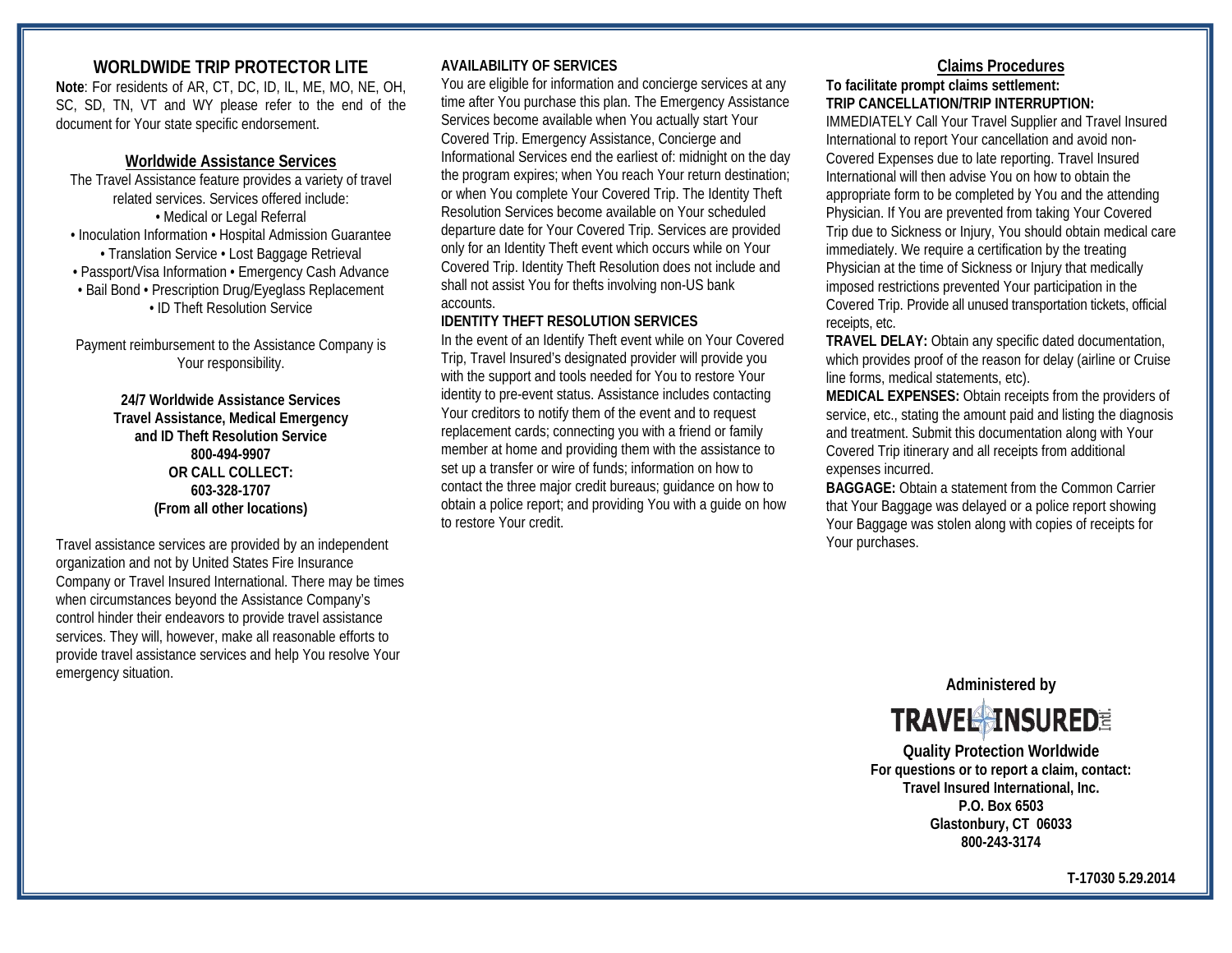# **United States Fire Insurance Company**

Administrative Office: 5 Christopher Way, Eatontown, NJ 07724 (Hereinafter referred to as "the Company")

#### **\_\_\_\_\_\_\_\_\_\_\_\_\_\_\_\_\_\_\_\_\_\_\_\_\_\_\_\_\_\_\_\_\_\_\_\_\_\_\_\_\_\_\_\_\_\_\_\_\_ INDIVIDUAL TRAVEL POLICY**

#### **PLEASE READ THIS DOCUMENT CAREFULLY!**

This Policy is issued in consideration of Your enrollment and payment of the premium due. This Policy of Insurance describes the insurance benefits underwritten by United States Fire Insurance Company, herein referred to as the Company and also referred to as We, Us and Our.

This Policy is a legal contract between You and the Company. It is important that You read Your Policy carefully. Please refer to the accompanying Confirmation of Benefits, which provides You with specific information about the program You purchased. You should contact the Company immediately if You believe that the Confirmation of Benefits is incorrect.

**FOURTEEN DAY LOOK:** If You are not satisfied for any reason, You may cancel insurance under this Policy by giving the Company or the agent written notice within the first to occur of the following: (a) 14 days from the Effective Date of Your Insurance; or (b) Your Scheduled Departure Date. If You do this, the Company will refund Your premium paid provided no Insured has filed a claim under this Policy.

**Renewal**: Coverage under this Policy is not renewable.

# **Signed for United States Fire Insurance Company By:**

 Douglas M. Libby James Krause Chairman and CEO Secretary

| B / hans |
|----------|
|          |

| <b>TABLE OF CONTENTS</b>                  |  |  |
|-------------------------------------------|--|--|
| <b>SCHEDULE OF BENEFITS</b>               |  |  |
| SECTION I. EFFECTIVE DATE AND TERMINATION |  |  |
| DATF                                      |  |  |
| <b>COVERAGES</b>                          |  |  |
| <b>DEFINITIONS</b>                        |  |  |
| <b>GENERAL EXCLUSIONS AND</b>             |  |  |
| <b>LIMITATIONS</b>                        |  |  |
| <b>PAYMENT OF CLAIMS</b>                  |  |  |
| <b>GENERAL PROVISIONS</b>                 |  |  |
|                                           |  |  |

| LIMITED BENEFIT COVERAGE                                                                                      |  |  |                      |            |
|---------------------------------------------------------------------------------------------------------------|--|--|----------------------|------------|
| <b>SCHEDULE OF BENEFITS</b>                                                                                   |  |  |                      |            |
| Listing of Benefits                                                                                           |  |  | <b>Maximum Limit</b> |            |
| Trip Cancellation<br>(Not applicable when \$0 Trip Cost displayed on Your<br><b>Confirmation of Benefits)</b> |  |  |                      | Trip Cost* |
| Trip Interruption<br>(Not applicable when \$0 Trip Cost displayed on Your<br><b>Confirmation of Benefits)</b> |  |  | 100% Trip Cost*      |            |
| Travel Delay (12 hours)                                                                                       |  |  | \$300 (\$100/day)    |            |

| Missed Connection (12 hours)                                                                                | \$300                   |
|-------------------------------------------------------------------------------------------------------------|-------------------------|
| Change Fee                                                                                                  | \$250                   |
| Reimbursement of Miles or Rewards Points                                                                    | \$250                   |
| Baggage/Personal Effects<br>Per Article Limit<br><b>Combined Articles Limit</b>                             | \$750<br>\$250<br>\$500 |
| Baggage Delay (24 hours)                                                                                    | \$200                   |
| <b>Accident and Sickness Medical Expense</b>                                                                | \$10,000                |
| <b>Emergency Medical Evacuation/</b><br>Medically Necessary Repatriation/<br><b>Repatriation of Remains</b> | \$100,000               |

*\*Up to the lesser of the Trip Cost paid or the limit of Coverage on Your Confirmation of Benefits*

#### **Optional Coverage**

*Applicable only when specifically requested on the application and the appropriate additional premium has been paid and purchase confirmed on Your Confirmation of Benefits.*

| <b>Cancel For Work Reasons</b>                                      | Trip Cost <sup>*</sup>     |
|---------------------------------------------------------------------|----------------------------|
| Medical Upgrade<br>Additional Medical Expense                       | \$10,000                   |
|                                                                     | (For a total of \$20,000)  |
| Additional Emergency Medical Evacuation/                            |                            |
| Medically Necessary Repatriation/<br><b>Repatriation of Remains</b> | \$100,000                  |
|                                                                     | (For a total of \$200,000) |
| Air Flight Only Accidental<br>Death & Dismemberment                 | Up to Limit Purchased      |
|                                                                     |                            |
| Rental Car Damage                                                   | \$25.0                     |

#### **SECTION I. EFFECTIVE DATE AND TERMINATION DATE When Coverage For Your Trip Begins – Coverage Effective Date:**

**Trip Cancellation**: Coverage begins at 12:01 a.m. on the day after the date the appropriate premium for this Policy for Your Trip is received by the Company or its authorized representative prior to the scheduled departure time on the Scheduled Departure Date of Your Trip. This is Your "Effective Date" and time for Trip Cancellation.

**Travel Delay**: Coverage is in force while en route to and from the Covered Trip.

**All Other Coverages:** Coverage begins when You depart on the first Travel Arrangement (or alternate travel arrangement if You must use an alternate travel arrangement to reach Your Trip destination) for Your Trip. This is Your "Effective Date" and time for all other coverages, except Trip Cancellation and Travel Delay.

# **When Coverage For Your Trip Ends – Coverage Termination Date:**

**Trip Cancellation:** Your coverage automatically ends on the earlier of: the date and time You depart on Your Trip; or the date and time You cancel Your Trip.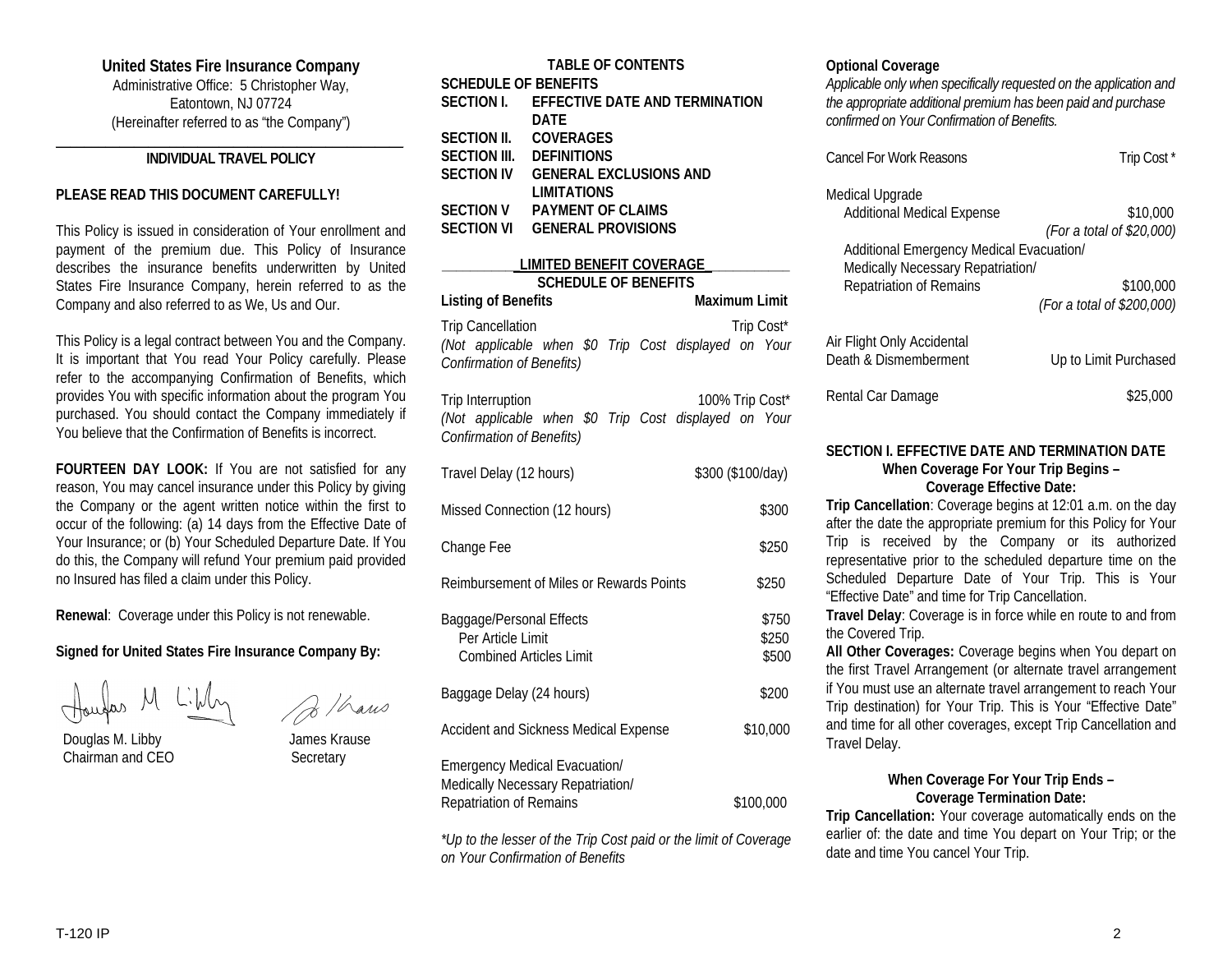**All Other Coverages:** Your coverage automatically ends on the earlier of: 1) the date Your Trip is completed; 2) the Scheduled Return Date; 3) Your arrival at Your return destination on a round-trip, or the destination on a one-way trip; 4) cancellation of Your Trip covered by this Policy.

**Extension of Coverage**: All coverages under this Policy will be extended if Your entire Trip is covered by this Policy and Your return is delayed due to unavoidable circumstances beyond Your control. This extension of coverage will end on the earlier of the date You reach Your originally scheduled return destination or 7 days after the Scheduled Return Date.

#### **SECTION II. COVERAGES**

### **COVERAGE A TRIP CANCELLATION**

Benefits will be paid, up to the Maximum Benefit Amount shown in the Confirmation of Benefits, to reimburse You for the amount of the Published Penalties and unused nonrefundable Prepaid Payments You paid for Travel Arrangements when You are prevented from taking Your Trip due to:

- 1. Your, Your Family Member's, Your Traveling Companion's, Your Traveling Companion's Family Member, Your Business Partner's or Your Business Partners Family Member's death, which occurs before departure on Your Trip;
- 2. Your, Your Family Member's, Your Traveling Companion's, Your Traveling Companion's Family Member, Your Business Partner's or Your Business Partners Family Member's covered Sickness or Injury, which: a) occurs before departure on Your Trip, b) requires Medical Treatment at the time of cancellation resulting in medically imposed restrictions, as certified by a Legally Qualified Physician, and c) and prevents Your participation in the Trip;
- 3. For the **Other Covered Reasons** refer to Trip Interruption;

provided such circumstances occur while coverage is in effect.

All cancellations must be reported to the Travel Supplier within 72 hours of the event causing the need to cancel. If the

event delays the reporting of the cancellation beyond the 72 hours, the event should be reported as soon as possible. Increased amounts of Published Penalties and unused nonrefundable Prepaid Payments that result from all other delays of reporting beyond 72 hours are not covered.

If Your Travel Supplier cancels Your Trip, a benefit will be paid for the reissue fee charged by the airline for the tickets. You must have covered the entire cost of Your Trip including the airfare cost.

The maximum amount payable under this Trip Cancellation Benefit is the lesser of the total amount of coverage You purchased or the Maximum Benefit Amount shown in the Confirmation of Benefits.

### **Single Supplement**

Benefits will be paid, up to the Maximum Benefit Amount, for the additional cost incurred as a result of a change in the per person occupancy rate for Prepaid Travel Arrangements if a Traveling Companion's or Family Member's Trip is canceled for a covered reason and You do not cancel Your Trip.

These benefits will not duplicate any other benefits payable under the Policy or any coverage(s) attached to the Policy.

# **COVERAGE B TRIP INTERRUPTION**

Benefits will be paid, up to the lesser of a) the Maximum Benefit Amount shown in the Confirmation of Benefits; or b) 100% of the total amount of coverage You purchased, to reimburse You for the Prepaid Payments for unused nonrefundable Travel Arrangements plus the Additional Transportation Cost paid:

a) to join Your Trip if You must depart after Your Scheduled Departure Date or travel via alternate travel arrangements by the most direct route possible to reach Your Trip destination (Airfare limited to the cost of one-way airfare using the same class of fare as the original travel ticket); or b) to rejoin Your Trip or transport You to Your originally scheduled return destination, if You must interrupt Your Trip after departure, each by the most direct route possible. (Airfare limited to the cost of one-way airfare using the same

class of fare as the original travel ticket)

Trip Interruption must be due to:

- 1. Your, Your Family Member's, Your Traveling Companion's, Your Traveling Companion's Family Member, Your Business Partner's or Your Business Partners Family Member's death, which occurs while You are on Your Trip;
- 2. Your, Your Family Member's, Your Traveling Companion's, Your Traveling Companion's Family Member, Your Business Partner's or Your Business Partners Family Member's covered Sickness or Injury which: a) occurs while You are on Your Trip, b) requires Medical Treatment at the time of interruption resulting in medically imposed restrictions, as certified by a Legally Qualified Physician, and c) prevents Your continued participation on Your Trip;
- 3. For the **Other Covered reasons** listed below;

provided such circumstances occur while coverage is in effect.

The maximum payable under this Trip Interruption Benefit is the lesser of 100% of the total amount of coverage You purchased or 100% of the Maximum Benefit Amount shown in the Confirmation of Benefits.

#### **"Other Covered Reasons"** means:

- a. You or Your Traveling Companion being hijacked, quarantined, required to serve on a jury (notice of jury duty must be received after Your Effective Date), served with a court order to appear as a witness in a legal action in which You or Your Traveling Companion is not a party (except law enforcement officers);
- b. Your or Your Traveling Companion's primary place of residence or destination being rendered uninhabitable and remaining uninhabitable during Your scheduled Trip by fire, flood, burglary or other Natural Disaster. Your destination is uninhabitable if: (i) the building structure itself is unstable and there is a risk of collapse in whole or in part; (ii) there is exterior or structural damage allowing elemental intrusion, such as rain, wind, hail, or flood; (iii) immediate safety hazards have yet to be cleared such as debris on roofs or downed electrical lines; or (iv) the rental property is without electricity or water. Benefits are not payable if a storm, snow storm,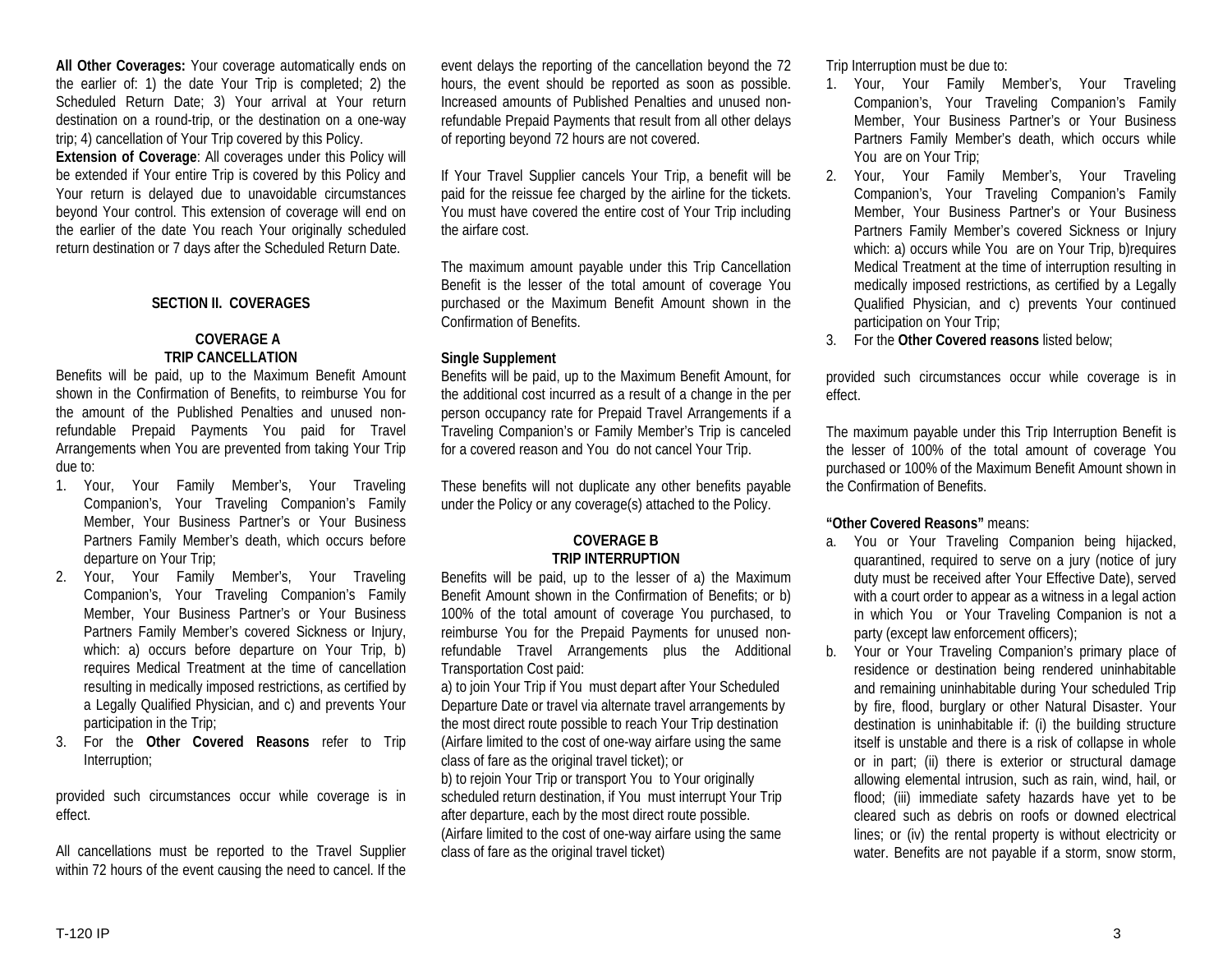blizzard or hurricane is named on or before the Effective Date of Your Trip Cancellation coverage;

- c. You or Your Traveling Companion being directly involved in a traffic accident, substantiated by a police report, while en route to Your scheduled point of departure;
- d. Unannounced Strike that causes complete cessation of services for at least 24 consecutive hours of the Common Carrier on which You are scheduled to travel;
- e. Inclement Weather that causes complete cessation of services for at least 24 consecutive hours of the Common Carrier on which You are scheduled to travel;
- f. You or Your Traveling Companion or Your Family Member is in the military and called to emergency duty for a national disaster other than war;
- g. involuntary employer termination or layoff of You or a Traveling Companion. Employment must have been with the same employer for at least 1 continuous year;
- h. a Terrorist Incident that occurs within 30 days of Your Scheduled Departure Date in a city listed on the itinerary of Your Trip;
- i. revocation of Your or Your Traveling Companion's previously granted military leave or re-assignment. Official written revocation/re-assignment by a supervisor or commanding officer of the appropriate branch of service will be required;
- j. Your family or friends living abroad with whom You are planning to stay are unable to provide accommodations due to life threatening illness, life threatening injury or death of one of them;
- k. felonious assault of You or Your Traveling Companion within 10 days of the Scheduled Departure Date;

# **Single Supplement**

Benefits will be paid, up to the Maximum Benefit Amount, for the additional cost incurred as a result of a change in the per person occupancy rate for Prepaid Travel Arrangements if a Traveling Companion's or Family Member's Trip is interrupted for a Covered reason and You do not interrupt Your Trip.

These benefits will not duplicate any other benefits payable under the Policy or any coverage(s) attached to the Policy.

# **COVERAGE C TRAVEL DELAY**

Benefits will be paid up to \$100 per day for: 1) the nonrefundable, unused portion of the Prepaid expenses for Your Trip as long as the expenses are supported by proof of purchase and are not reimbursable by any other source; and 2) reasonable accommodation, meal, telephone call and local transportation expenses incurred by You , up to the Maximum Benefit Amount shown in the Confirmation of Benefits, if You are delayed for 12 hours or more while en route to or from, or during Your Trip, due to:

- a) any delay of a Common Carrier (the delay must be certified by the Common Carrier);
- b) a traffic accident in which You or Your Traveling Companion is not directly involved (must be substantiated by a police report);
- c) lost or stolen passports, travel documents or money (must be substantiated by a police report);
- d) quarantine, hijacking, Strike, Natural Disaster, terrorism or riot;
- e) a documented weather condition preventing You from getting to the point of departure.

These benefits will not duplicate any other benefits payable under the Policy or any coverage(s) attached to the Policy.

# **COVERAGE D MISSED CONNECTION**

If You miss Your cruise or tour departure because Your arrival at Your Trip destination is delayed for 12 or more hours, due to:

a) any delay of a Common Carrier (the delay must be certified by the Common Carrier);

b) documented weather condition preventing You from getting to the point of departure;

c) quarantine, hijacking, Strike, Natural Disaster, terrorism or riot.

We will reimburse You, up to the Maximum Benefit Amount shown in the Confirmation of Benefits, for:

- a) Your Additional Transportation Cost to join Your Trip; and
- b) Your Prepaid expenses for the unused land or water Travel Arrangements; and

c) reasonable accommodation, telephone and meal expenses up to \$200 per day necessarily incurred by You for which You have proof of purchase and which were not paid for or provided by any other source.

These benefits will not duplicate any other benefits payable under the Policy or any coverage(s) attached to the Policy.

# **COVERAGE E CHANGE FEE**

The Company will pay a maximum of \$250 for the fees associated with a change to Your air itinerary.

# **COVERAGE F**

# **REIMBURSEMENT OF MILES OR REWARD POINTS**

If You have Trip Cancellation Benefits under this Policy and cancel Your Trip for a Covered reason, benefits will be paid up to the Maximum Benefit Amount of \$250 as shown in the Confirmation of Benefit for any penalty cost of putting the miles or reward points back in the account they were removed from. This will not duplicate any benefits paid under the Trip Cancellation Benefit and is subject to the same General Exclusions and Limitations.

# **COVERAGE G BAGGAGE AND PERSONAL EFFECTS**

Benefits will be provided to You, up to the Maximum Benefit Amount shown in the Confirmation of Benefits: (a) against all risks of permanent loss, theft or damage to Your Baggage and Personal Effects; (b) subject to all General Exclusions and the Additional Limitations and Exclusions Specific to Baggage and Personal Effects in the Policy; and (c) occurring while coverage is in effect. For the purposes of this benefit: "Baggage and Personal Effects" means goods being used by You during Your Trip.

**Valuation and Payment of Loss:** The lesser of the following amounts will be paid:

- 1) the Actual Cash Value at the time of loss, theft or damage, except as provided below;
- 2) the cost to repair or replace the article with material of a like kind and quality; or
- 3) \$250 per article.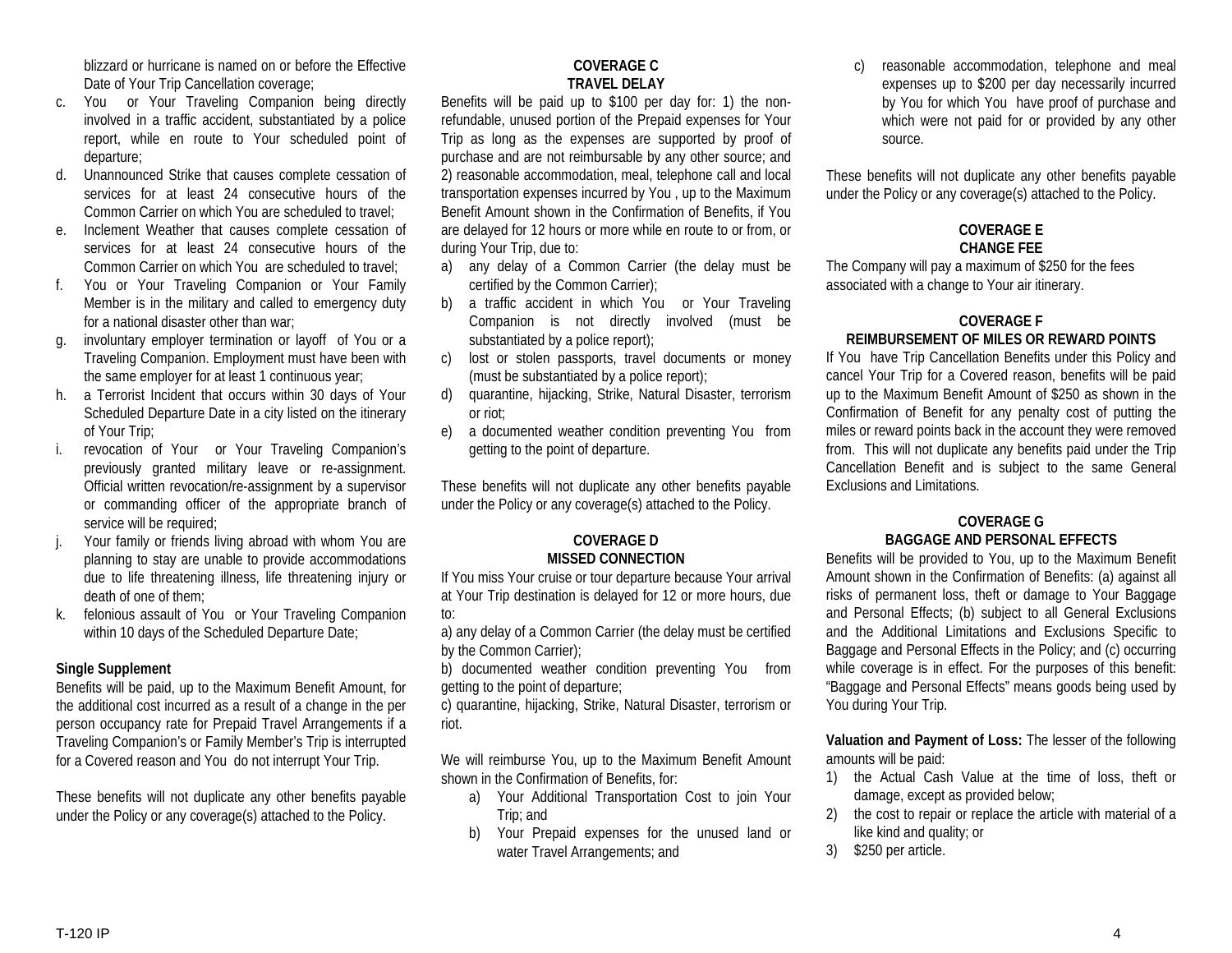A combined maximum of \$500 will be paid for jewelry; precious or semi-precious stones; watches; articles consisting in whole or in part of silver, gold or platinum; furs or articles trimmed with fur; cameras and their accessories and related equipment, computer, digital or electronic equipment or media.

A maximum of \$100 will be paid for the cost of replacing a passport or visa.

A maximum of \$100 will be paid for the cost associated with the unauthorized use or replacement of lost or stolen credit cards, subject to verification that You have complied with all conditions of the credit card company.

### **Baggage and Personal Effects does not include:**

- 1) animals;
- 2) automobiles and automobile equipment;
- 3) boats or other vehicles or conveyances;
- 4) trailers;
- 5) motors;
- 6) aircraft;
- 7) bicycles, except when checked as baggage with a Common Carrier;
- 8) household effects and furnishings;
- 9) antiques and collectors items;
- 10) eyeglasses, sunglasses, contact lenses, artificial teeth, dentures, dental bridges, retainers, or other orthodontic devices or hearing aids;
- 11) artificial limbs or other prosthetic devices;
- 12) prescribed medications;
- 13) keys, money, stamps and credit cards (except as otherwise specifically covered herein);
- 14) securities, stamps, tickets and documents (except as coverage is otherwise specifically provided herein);
- 15) professional or occupational equipment or property, whether or not electronic business equipment; or
- 16) sporting equipment if the loss results from the use thereof; or

**Baggage Delay:** If, while on a Trip, Your checked baggage is delayed or misdirected by a Common Carrier for more than 24 hours from Your time of arrival at a destination other than Your return destination, benefits will be paid, up to the Maximum Benefit Amount shown in the Confirmation of

Benefits, for the actual expenditure for necessary personal effects. You must be a ticketed passenger on a Common Carrier. The Common Carrier must certify the delay or misdirection. Receipts for the purchases must accompany any claim.

We will reimburse You, less any amount paid or payable from any other valid and collectible insurance or indemnity, up to the amount shown in the Confirmation of Benefits, for the cost of reasonable additional clothing and personal articles purchased by You, if Your Baggage is delayed for 24 hours or more during Your Trip.

#### **Additional Limitations and Exclusions Specific to Baggage and Personal Effects:**

Benefits are not payable for any loss caused by or resulting from:

- a) breakage of brittle or fragile articles;
- b) wear and tear or gradual deterioration;
- c) confiscation or appropriation by order of any government or custom's rule;
- d) theft or pilferage while left in any unlocked [or unattended vehicle;
- e) property illegally acquired, kept, stored or transported;
- f) Your negligent acts or omissions; or
- g) property shipped as freight or shipped prior to the Scheduled Departure Date;
- h) electrical current, including electric arcing that damages or destroys electrical devices or appliances.

**Additional Provisions applicable to Baggage and Personal Effects and Baggage Delay:** Benefits will not be paid for any expenses which have been reimbursed or for any services which have been provided by the Common Carrier, hotel or Travel Supplier; nor will benefits be paid for loss or damage to property specifically scheduled under any other insurance.

# **Additional Claims Provisions Specific to Baggage**

Your Duties After Loss of or Damage to Property or Delay of Baggage: In case of loss, theft, damage or delay of baggage or personal effects, and You must:

a) take all reasonable steps to protect, save or recover the property;

- b) promptly notify, in writing, either the police, hotel proprietors, ship lines, airlines, railroad, bus, airport or other station authorities, tour operators or group leaders, or any Common Carrier or bailee who has custody of Your property at the time of loss;
- c) produce records needed to verify the claim and its amount ,and permit copies to be made;
- d) send proof of loss as soon as reasonably possible after date of loss, providing date, time, and cause of loss, and a complete list of damaged/lost items ; and
- e) allow the company to examine baggage or personal effects, if requested.

These benefits will not duplicate any other benefits payable under the Policy or any coverage(s) attached to the Policy.

### **COVERAGE H ACCIDENT & SICKNESS MEDICAL EXPENSE**

Benefits will be paid for the Covered Expense incurred, up to the Maximum Benefit Amount shown in the Confirmation of Benefits as a result of a Covered Accidental Injury or covered Sickness, which first occurs during Your Trip (of a duration of 90 days or less for Sickness). Only Covered Expenses incurred during Your Trip (of duration of 90 days or less for Sickness) will be reimbursed. Expenses incurred after Your Trip are not covered.

Benefits will include up to \$750 expenses for emergency dental treatment due to Injury to natural teeth.

Benefits will not be paid in excess of the Usual and Customary Charges.

Advance payment will be made to a Hospital, up to the Maximum Benefit Amount, if needed to secure Your admission to a Hospital, because of a Covered Accidental Injury or covered Sickness. The authorized travel assistance company will coordinate advance payment to the Hospital. For the purpose of this benefit:

"Covered Expense" means expense incurred only for the following:

1. The medical services, prescription drugs, prosthetics, and therapeutic services and supplies ordered or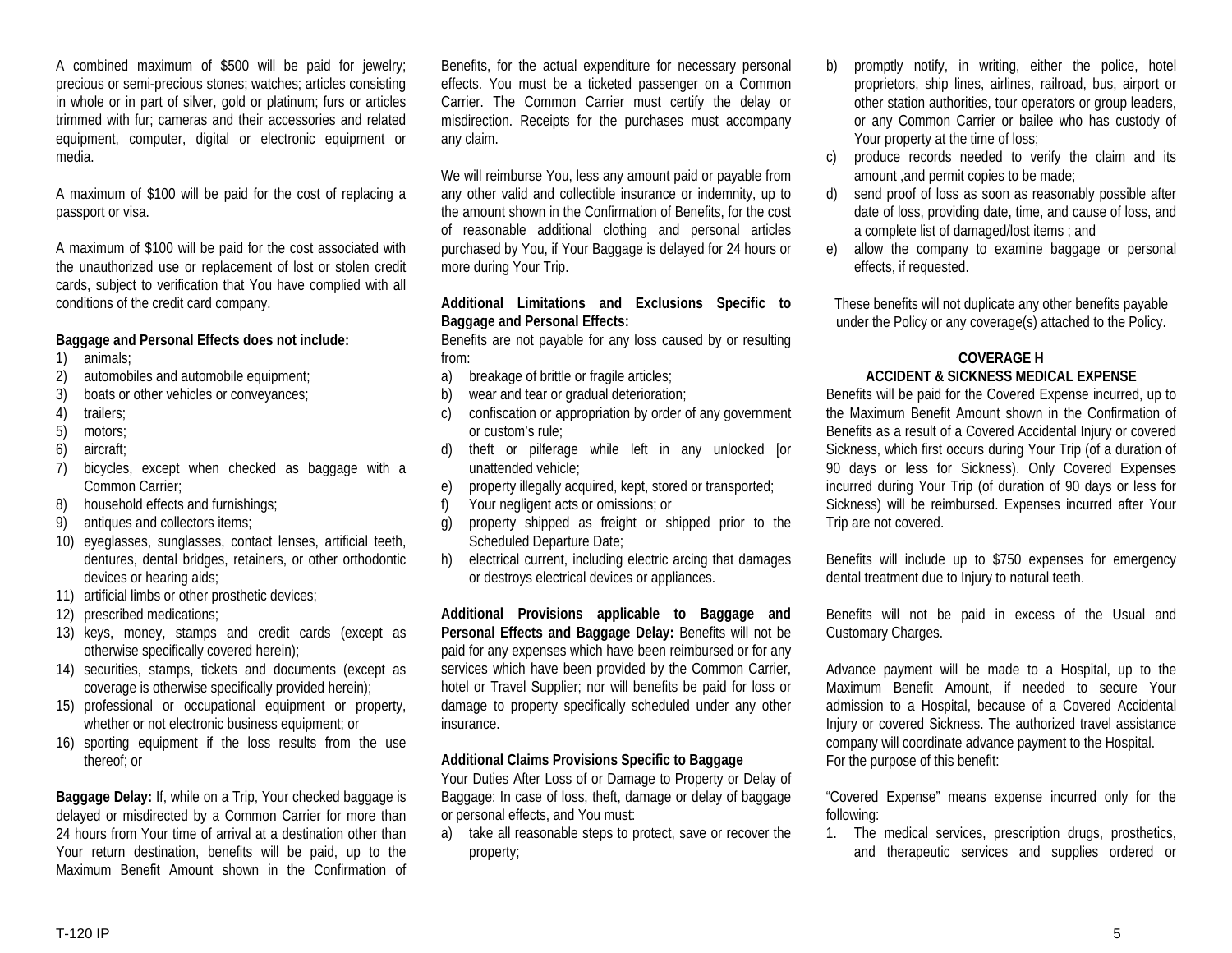prescribed by a Legally Qualified Physician as Medically Necessary for treatment;

- 2. Hospital or ambulatory medical-surgical center services (including expenses for a cruise ship cabin or hotel room, not already included in the cost of the Your Trip, if recommended as a substitute for a hospital room for recovery from a Covered Accidental Injury or covered Sickness):
- 3. Transportation furnished by a professional ambulance company to and/or from a Hospital**.**

These benefits will not duplicate any benefits payable under the Policy or any coverage(s) attached to the Policy.

### **COVERAGE I EMERGENCY MEDICAL EVACUATION, MEDICAL REPATRIATION AND RETURN OF REMAINS**

When You suffer loss of life for any reason or incur a Sickness or Injury during the course of Your Trip, the following benefits are payable, up to the Maximum Benefit Amount shown in the Confirmation of Benefits.

1. **Emergency Medical Evacuation**: If the local attending Legally Qualified Physician and the authorized travel assistance company determine that transportation to a Hospital or medical facility is Medically Necessary to treat an unforeseen Sickness or Injury which is acute or life threatening and adequate Medical Treatment is not available in the immediate area, the Transportation Expense incurred will be paid for the Usual and Customary Charges for transportation to the closest Hospital or medical facility capable of providing that treatment.

If You are traveling alone and will be hospitalized for more than 7 consecutive days and Emergency Evacuation is not imminent, benefits will be paid to transport one person, chosen by You, by Economy Transportation, for a single visit to and from Your bedside.

If You are in the Hospital for more than 7 consecutive days and Your dependent children who are under 18 years of age and accompanying You on Your Trip are left unattended, Economy Transportation will be paid to return the dependents to their home (with an attendant, if

considered necessary by the authorized travel assistance company).

- 2. **Medical Repatriation**: If the local attending Legally Qualified Physician and the authorized travel assistance company determine that it is Medically Necessary for You to return to Your primary place of residence because of an unforeseen Sickness or Injury which is acute or life-threatening, the Transportation Expense incurred will be paid for Your return to Your primary place of residence or to a Hospital or medical facility closest to Your primary place of residence capable of providing continued treatment via one of the following methods of transportation, as approved, in writing, by the authorized travel assistance company:
	- i) one-way Economy Transportation;
	- ii) commercial air upgrade (to Business or First Class), based on Your condition as recommended by the local attending Legally Qualified Physician and verified in writing by the authorized travel assistance company; or
	- iii) other covered land or air transportation including, but not limited to, commercial stretcher, medical escort, or the Usual and Customary Charges for air ambulance, provided such transportation has been pre-approved and arranged by the authorized travel assistance company. Transportation must be via the most direct and economical route.
- 3. **Return of Remains**: In the event of Your death during a Trip, the expense incurred will be paid for minimally necessary casket or air tray, preparation and transportation of Your remains to Your primary place of residence in the United States of America or to the place of burial.

Benefits are paid less the value of Your original unused return travel ticket.

These benefits will not duplicate any other benefits payable under the Policy or any coverage(s) attached to the Policy.

#### **--------------------------------------------------------------------- OPTIONAL COVERAGE**

# **OPTIONAL CANCEL FOR WORK REASONS**

Applicable only when specifically requested on the original application and the appropriate additional premium has been paid and purchase confirmed on Your Confirmation of **Benefits** 

The Company will pay a benefit, up to the maximum shown on Your Confirmation of Benefits, if You are prevented from taking Your Covered Trip due to the following unforeseen events:

- a) a permanent transfer of employment of 250 miles or more;
- b) You or Your Traveling Companion are required to work during the Trip. A written statement by an unrelated company official and/or the human resources department demonstrating revocation of previously approved time off will be required. This provision is not applicable to temporary employment, independent contractors or selfemployed persons;
- c) You or Your Traveling Companion are directly involved in the merger of Your employer or the acquisition of Your employer by another company. You , Your Traveling Companion or Family Member cannot be a company owner or partner;
- d) Your or Your Traveling Companion's place of employment is rendered unsuitable for business due to fire, flood, burglary or other Natural Disaster and You and/or Your Traveling Companion are required to work as a result

Your application and plan cost must be received within 14 days of Your original Covered Trip deposit.

# **OPTIONAL AIR FLIGHT ONLY ACCIDENTAL DEATH AND DISMEMBERMENT**

Applicable only when specifically requested on the original application and the appropriate additional premium has been paid and purchase confirmed on Your Confirmation of **Benefits** 

We will pay the percentage of the Principal Sum shown in the Table of Losses when You sustain an Injury: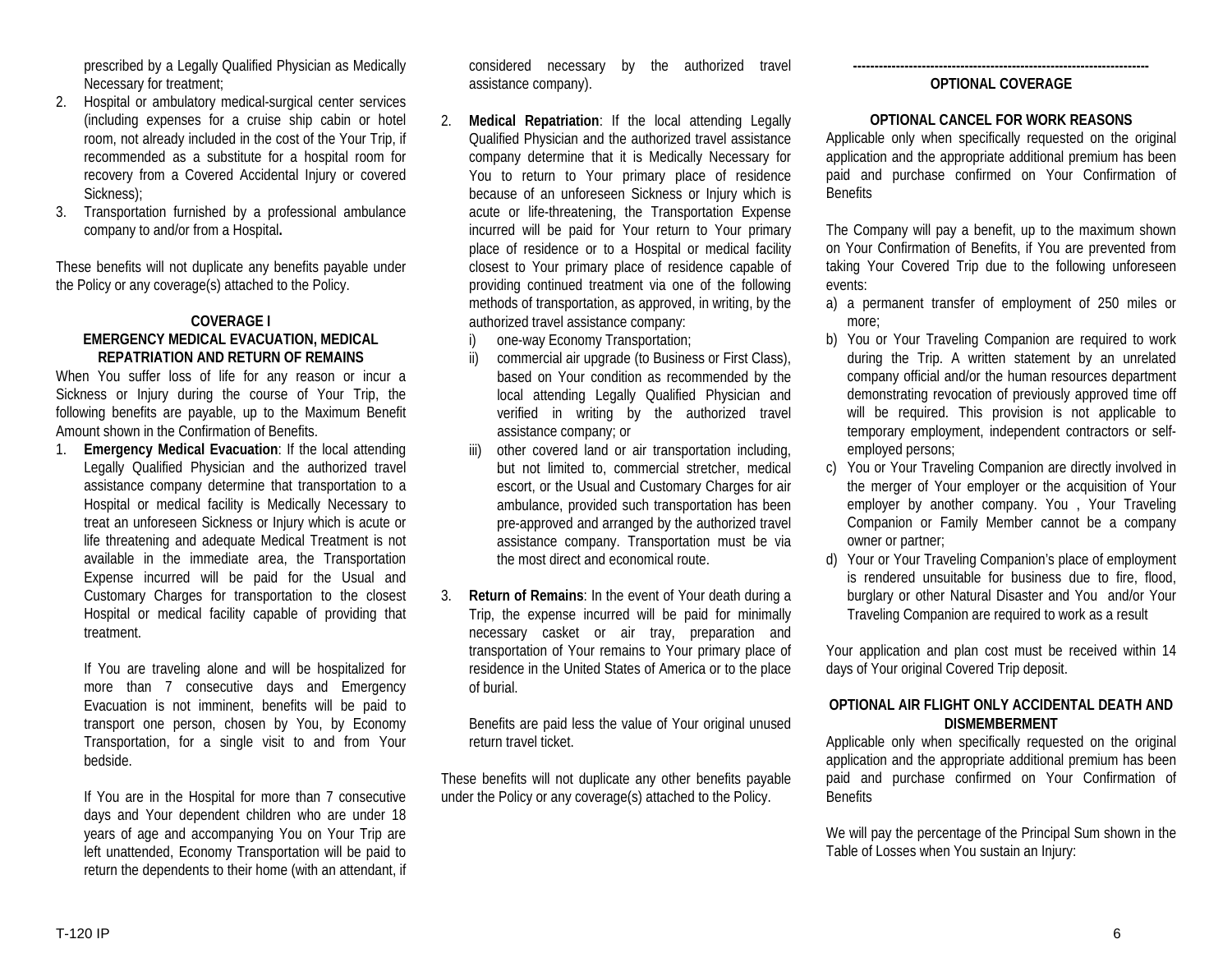- (a) while riding solely as a passenger in an aircraft on regularly scheduled airline flight or regularly scheduled charter flight operated:
	- (i) in scheduled air transportation pursuant to economic authority issued by the Civil Aeronautics Board;
	- (ii) by an intrastate scheduled airline of United States registry maintaining regularly published schedules and licensed for the transportation of passengers by a duly constituted authority having jurisdiction over civil aviation in the state in which said airline operates; or
	- by a scheduled airline of foreign registry maintaining regularly published schedules and licensed for transportation of passengers by the duly constituted governmental authority having jurisdiction over civil aviation in the country of registry of such airline; or
- (b) while riding as a passenger in any land or water conveyance provided at the expense of the Air Carrier as a substitute for an aircraft covered by this Policy;
- while riding as a passenger in a vehicle licensed to carry passengers for hire, but only when going to an airport to board an aircraft on which You are covered by this Policy or when leaving an airport after alighting from such an aircraft; or
- while upon airport premises designated for passenger use immediately before boarding or immediately after alighting from an aircraft on which You are covered by this Policy:

that results in a loss shown in the Table of Losses below.

The loss must occur within one hundred eighty one (181) days after the date of the Injury causing the loss.

The Principal Sum is the Maximum Benefit Amount shown on the Confirmation of Benefits.

Benefits will be paid as follows**:**

| Table of Losses |                       |
|-----------------|-----------------------|
| Type of Loss    | <b>Benefit Amount</b> |
| Loss of Life    | 100% of Principal Sum |

| Loss of both hands             | 100% of Principal Sum |
|--------------------------------|-----------------------|
| Loss of both feet              | 100% of Principal Sum |
| Loss of both eyes              | 100% of Principal Sum |
| Loss of one hand and one foot  | 100% of Principal Sum |
| Loss of one hand and one eye   | 100% of Principal Sum |
| Loss of one foot and one eye   | 100% of Principal Sum |
| Loss of one hand               | 50% of Principal Sum  |
| Loss of one foot               | 50% of Principal Sum  |
|                                |                       |
| Loss of one eye                | 50% of Principal Sum  |
| Loss of thumb and index finger | 25% of Principal Sum  |
| of the same hand               |                       |
| Loss of Speech                 | 50% of the Principal  |
|                                | Sum                   |
| Loss of Hearing Both Ears      | 50% of the Principal  |
|                                | Sum                   |

**Loss of hand or hands, or foot or feet**, means severance at or above the wrist joint or ankle joint, respectively.

**Loss of eye or eyes** means the total and irrecoverable loss of the entire sight thereof.

**Loss of Speech** means the loss of the ability to talk or speak as a result of a Covered Accident. The loss must be certified by a Legally Qualified Physician that the loss of speech is permanent with no reasonable expectation of recovery.

**Loss of Hearing** means the total and complete loss of the ability to hear any sound as a result of a Covered Accident. The loss must be certified by a Legally Qualified Physician that the loss of hearing is permanent with no reasonable expectation of recovery.

Only one of the amounts shown above (the largest applicable) will be paid for Injuries resulting from one Accident.

The benefit for loss of: (a) two limbs; (b) both eyes; or (c) one limb and one eye is payable only when such loss results from the same Accident.

The Principal Sum is shown in the Confirmation of Benefits.

# **EXPOSURE AND DISAPPEARANCE**

We will pay benefits for covered losses that result from Your being unavoidably exposed to the elements because of a Covered Accident occurring during Your Trip. The loss must occur within 365 days after the event that caused the exposure.

If, while insured under this Coverage, You are in an Accident resulting in the disappearance, sinking or damaging of an air or water conveyance on which You are covered by this Coverage, and if Your body has not been found within 52 weeks from the date of the Accident, it will be presumed, unless there is evidence to the contrary, that You suffered loss of life as a result of those Injuries.

These benefits will not duplicate any other benefits payable under the Policy or any coverage(s) attached to the Policy.

# **OPTIONAL RENTAL CAR DAMAGE**

Applicable only when specifically requested on the original application and the appropriate additional premium has been paid and purchase confirmed on Your Confirmation of **Benefits** 

You are eligible for benefits up to the Maximum Benefit Amount shown in the Confirmation of Benefits, if You rent a car while on Your Trip, and the car is damaged due to collision, theft, vandalism, windstorm, fire, hail, flood or any cause not in Your control while in Your possession, or the car is stolen while in Your possession and is not recovered.

# **We will pay the lesser of:**

- a. the cost of repairs and rental charges imposed by the rental company while the car is being repaired;
- b. the Actual Cash Value of the car; or

c. the amount shown in the Confirmation of Benefits. Coverage is provided to You, provided You are a licensed driver and are listed on the rental agreement.

# **Coverage is not provided for loss due to:**

- 1. any obligation of You , a Traveling Companion or Family Member traveling with You assumed under any agreement (except insurance collision deductible);
- 2. rentals of trucks, campers, trailers, motor bikes, motorcycles, recreational vehicles or Exotic Vehicles;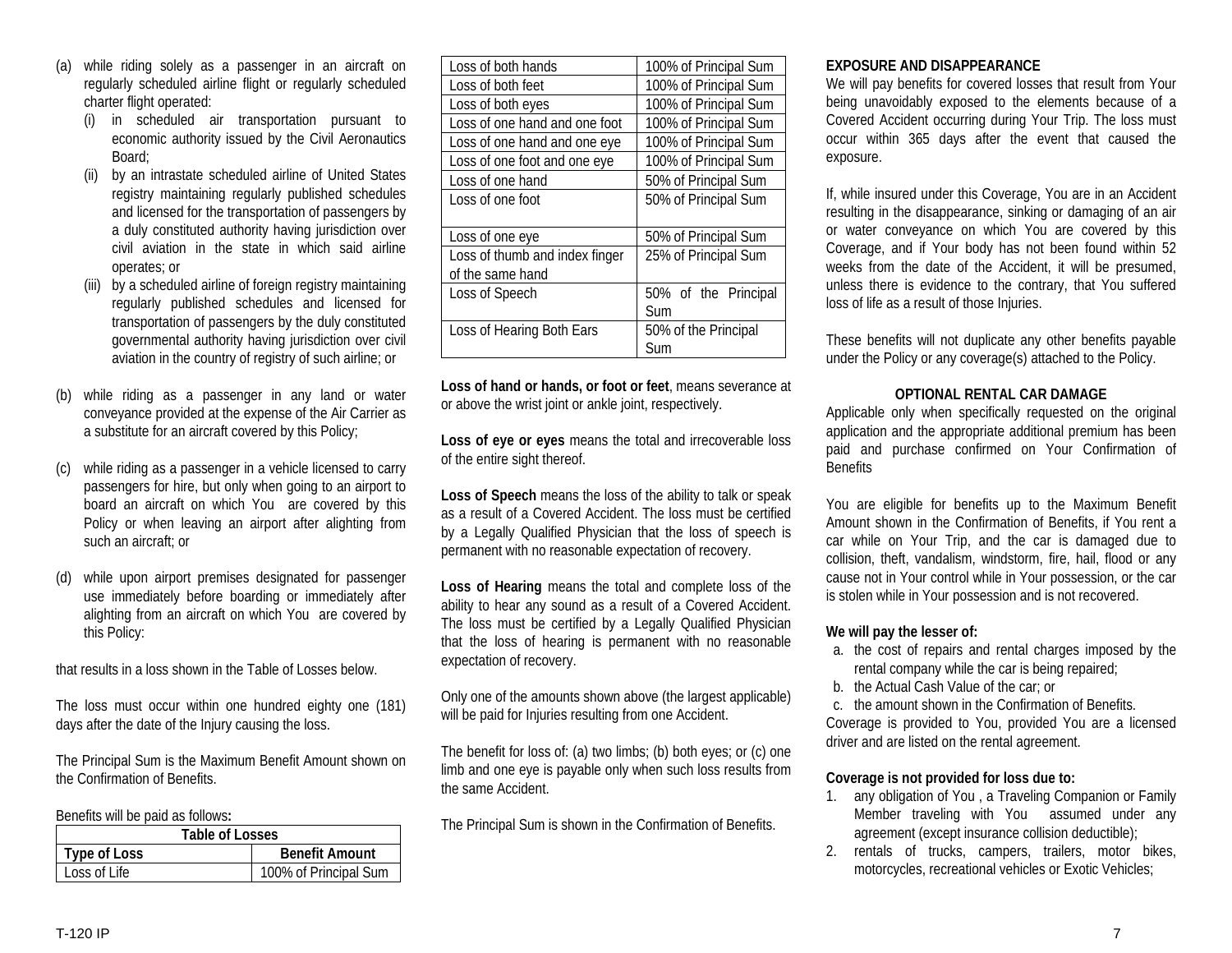- 3. any loss which occurs if You or anyone traveling with You are in violation of the rental agreement;
- 4. failure to report the loss to the proper local authorities and the rental car company;
- 5. damage to any other vehicle, structure or person as a result of a covered loss;
- 6. any loss as the result of or attributed to driving the rental vehicle: while under the influence of alcohol or any illegal substance or the abuse of a legal substance; while using any medication which recommends abstinence from driving; in a speed competition; for compensation for hire; for illegal trade purposes, or transporting contraband;
- 7. any loss as the result of physical damage or loss attributed to: mechanical failure or breakdown of the rental vehicle; wear and tear, gradual deterioration, corrosion, rust or freezing; any neglect or abuse of the vehicle; any dishonest act or conversion; any consequence of war (declared or otherwise); or contamination by a radioactive material.

**"Exotic Vehicles"** means Alfa Romeo, Aston Martin, Auburn, Avanti, Bentley, Bertone, BMC/Leyland, BMW M Series, Bradley, Bricklin, Clenet, Corvette, Cosworth, De Lorean, Excalibre, Ferrari, Iso, Jaguar, Jensen Healy, Lamborghini. Lancia, Lotus, Maserati, Mercedes Benz, MG, Morgan, Pantera, Panther, Pininfarina, Porsche, Rolls-Royce, Rover, Stutz, Sterling, Triumph, and TVR, or any antique or any car with a Manufacturers Suggested retail Price (MSRP) over \$50,000.

# **ADDITIONAL CLAIMS PROVISIONS SPECIFIC TO RENTAL CAR DAMAGE**

The following outlines Your duties in the event of any damage to the vehicle. You must:

- a) Take all necessary and reasonable steps to protect the vehicle and prevent further damage to it;
- b) Report the loss to the appropriate local authorities and the rental company as soon as possible;
- c) Obtain all information on any other party involved in the Accident, such as name, address, insurance information and driver's license number;
- d) Provide Us all documentation such as rental agreement, police report and damage estimate.

These benefits will not duplicate any other benefits payable under the Policy or any coverage(s) attached to the Policy.

# **SECTION III. DEFINITIONS**

**"Accident"** means a sudden, unexpected unusual specific event that occurs at an identifiable time and place, and shall also include exposure resulting from a mishap to a conveyance in which You are traveling.

**"Actual Cash Value"** means current replacement cost for items of like kind and quality.

**"Additional Transportation Cost"** means the actual cost incurred for one-way Economy Transportation by Common Carrier reduced by the value of an unused travel ticket.

**"Air Carrier"** means any air conveyance operating under a valid license for the transportation of passengers for hire.

**"Baggage and Personal Effects"** means luggage, personal possessions and travel documents taken by You on Your Trip.

**"Business Partner"** means an individual who (a) is involved in a legal general partnership with You and (b) is actively involved in the day to day management of Your business.

**"Common Carrier"** means any land, sea, or air conveyance operating under a valid license for the transportation of passengers for hire, not including taxicabs or rented, leased or privately owned motor vehicles.

**"Complications of Pregnancy"** means conditions (when the pregnancy is not terminated) whose diagnoses are distinct from pregnancy but are adversely affected by pregnancy or are caused by pregnancy. These conditions include acute nephritis, nephrosis, cardiac decompensation, missed abortion and similar medical and surgical conditions of comparable severity. Complications of Pregnancy also include nonelective cesarean section, ectopic pregnancy which is terminated and spontaneous termination of pregnancy, which occurs during a period of gestation in which a viable birth is not possible.

Complications of Pregnancy does not include false labor, occasional spotting, Physician-prescribed rest during the period of pregnancy, morning sickness, hyperemesis gravidarum, preeclampsia and similar conditions associated with the management of a difficult pregnancy not constituting a nosologically distinct complication of pregnancy.

**"Confirmation of Benefits**" means a written confirmation specifying the coverages and amounts purchased and which is delivered following purchase**.**

**"Covered Accident"** means an Accident that occurs while coverage is in force and results in a loss for which benefits are payable

**"Domestic Partner** means an opposite or same sex partner who, for at least 10 consecutive months, has resided with You and shared financial assets/obligations with You . Both You and the Domestic Partner must: (1) intend to be life partners; (2) be at least the age of consent in the state in which You both reside; and (3) be mentally competent to contract. Neither You nor the Domestic Partner can be related by blood to a degree of closeness that would prohibit a legal marriage, be married to anyone else, or have any other Domestic Partner. The Company may require proof of the Domestic Partner relationship in the form of a signed and completed affidavit of domestic partnership.

**"Economy Transportation"** means the lowest published available transportation rate for a ticket on a Common Carrier matching the original class of transportation that You purchased for Your Trip.

**"Elective Treatment and Procedures"** means any medical treatment or surgical procedure that is not medically necessary, including any service, treatment, or supplies that are deemed by the federal, or a state or local government authority, or by Us to be research or experimental or that is not recognized as a generally accepted medical practice.

**"Family Member"** means any of the following: Your or Your Traveling Companion's legal spouse (or common-law spouse where legal), legal guardian or ward, son or daughter (adopted, foster, step or in-law), brother or sister (includes step or in-law), parent (includes step or in-law), grandparent (includes in-law), grandchild, aunt, uncle, niece or nephew or Domestic Partner.

**"Home"** means Your primary place of residence.

**"Hospital"** means (a) a place which is licensed or recognized as a general hospital by the proper authority of the state in which it is located: (b) a place operated for the care and treatment of resident inpatients with a registered graduate nurse (RN) always on duty and with a laboratory and X-ray facility: (c) a place recognized as a general hospital by the Joint Commission on the Accreditation of Hospitals; (d) other than a residence, a place where treatment in a Hyperbaric chamber can be received. Not included is a hospital or institution licensed or used principally: (1) for the treatment or care of drug addicts or alcoholics: or (2) as a clinic continued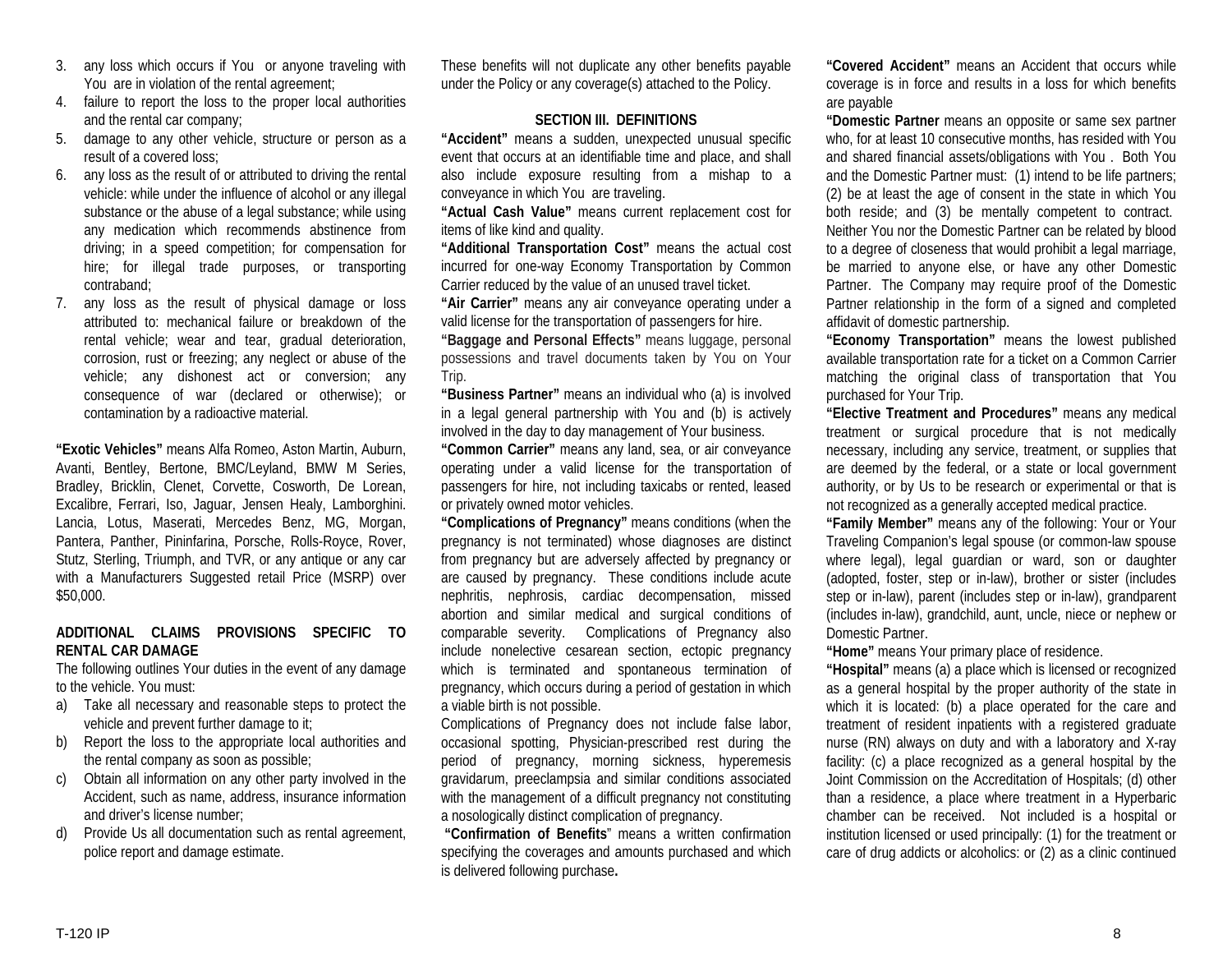or extended care facility, skilled nursing facility, convalescent home, rest home, nursing home or home for the aged.

**"Inclement Weather"** means any weather condition that delays the scheduled arrival or departure of a Common Carrier.

**"Injury" or "Injuries"** means bodily harm caused by an Accident which: 1) occurs while Your coverage is in effect under the Policy; and 2) requires examination and treatment by a Legally Qualified Physician. The Injury must be the direct cause of loss and must be independent of all other causes and must not be caused by, or result from, Sickness.

**"Insured"** means a person(s) who is booked to travel on a Trip, and for whom the required premium is paid, also referred to as You and Your.

**"Intoxicated"** mean a blood alcohol level that equals or exceeds the legal limit for operating a motor vehicle in the state or jurisdiction where You are located at the time of an incident.

**"Legally Qualified Physician"** means a physician: (a) other than You , a Traveling Companion or a Family Member; (b) practicing within the scope of his or her license; and (c) recognized as a physician in the place where the services are rendered.

**"Maximum Benefit Amount"** means the maximum amount payable for coverage provided to You as shown in the Confirmation of Benefits.

**"Medically Necessary"** means a service which is appropriate and consistent with the treatment of the condition in accordance with accepted standards of community practice.

**"Medical Treatment"** means examination and treatment by a Legally Qualified Physician for a condition which first manifested itself, worsened or became acute or had symptoms which would have prompted reasonable person to seek diagnosis, care or treatment.

**"Natural Disaster"** means a flood, hurricane, tornado, earthquake, mudslide, tsunami, avalanche, landslide, volcanic eruption, fire, wildfire or blizzard that is due to natural causes.

**"Pre-Existing Condition"** means an illness, disease, or other condition during the 60 day period immediately prior to the date Your coverage is effective for which You or Your Traveling Companion, Business Partner or a Family Member : 1)received or received a recommendation for a test, examination, or medical treatment for a condition which first

manifested itself, worsened or became acute or had symptoms which would have prompted a reasonable person to seek diagnosis, care or treatment; or 2) took or received a prescription for drugs or medicine.

Item (2) of this definition does not apply to a condition which is treated or controlled solely through the taking of prescription drugs or medicine and remains treated or controlled without any adjustment or change in the required prescription throughout the 60 day period before coverage is effective under this Policy.

**"Published Penalties"** means any published cancellation penalties levied by Your travel agency or travel supplier that apply to all clients of the travel agency or travel supplier and can be documented at time of Your purchase of Travel Arrangements from Your travel agency.

**"Scheduled Departure Date"** means the date on which You are originally scheduled to leave on Your Trip.

**"Scheduled Return Date"** means the date on which You are originally scheduled to return to the point of origin or the original final destination of Your Trip.

**"Sickness"** means an illness or disease of the body which: 1)requires examination and treatment by a Legally Qualified Physician, and 2) commences while Your coverage is in effect.

**"Strike"** means any organized and legally sanctioned labor disagreement resulting in a stoppage of work: (a) as a result of a combined effort of workers which was unannounced and unpublished at the time travel services were purchased; and (b) which interferes with the normal departure and arrival of a Common Carrier.

**"Terrorist Incident"** means an act of violence, that is deemed terrorism by the United States Government other than civil disorder or riot (that is not an act of war, declared or undeclared) that results in loss of life or major damage to property, by any person acting alone or in association with other persons on behalf of or in connection with any organization which is generally recognized as having the intent to overthrow or influence the control of any other government.

**"Third Party"** means a person or entity other than You or the Company.

**"Transportation Expense"** means the cost of Medically Necessary conveyance, personnel, services or supplies.

**"Travel Arrangements"** means: (a) transportation; (b) accommodations; and (c) other specified services arranged

by the Travel Supplier for Your Trip. Air arrangements covered by this definition also include any direct round trip air flights booked by others, to and from Your Scheduled Trip Departure and return cities, provided the dates of travel for the air flights are within 7 total days of Your scheduled Trip dates.

**"Traveling Companion"** means a person or persons whose names appear with Yours on the same Travel Arrangements and who, during Your Trip, will accompany You.

**"Travel Supplier"** means any entity or organization that coordinates or supplies travel services for You.

**"Trip"** means a scheduled trip for which coverage for Travel Arrangements is requested and the premium is paid prior to Your actual or Scheduled Departure Date of Your Trip.

**"Us", "We", "Our"** means United States Fire Insurance Company**.** 

**"Usual and Customary Charges"** means those comparable charges for similar treatment, services and supplies in the geographic area where treatment is performed.

**SECTION IV. GENERAL EXCLUSIONS AND LIMITATIONS Benefits are not payable for any loss due to, arising or resulting from:** 

- 1. suicide, attempted suicide or any intentionally selfinflicted injury of You, a Traveling Companion, Family Member or Business Partner booked to travel with You, while sane or insane;
- 2. an act of declared or undeclared war;
- 3. participating in maneuvers or training exercises of an armed service, except while participating in weekend or summer training for the reserve forces of the United States, including the National Guard;
- 4. riding or driving in races, or speed or endurance competitions or events;
- 5. mountaineering (engaging in the sport of scaling mountains generally requiring the use of picks, ropes, or other special equipment);
- 6. participating as a member of a team in an organized sporting competition or participating as a professional in a stunt, athletic or sporting event or competition;
- 7. participating in bodily contact sports, skydiving or parachuting except parasailing, hang gliding, bungee cord jumping, extreme skiing, skiing outside marked trails or heli-skiing, spelunking or caving, or scuba diving if the depth exceeds 120 feet (40 meters) or if You are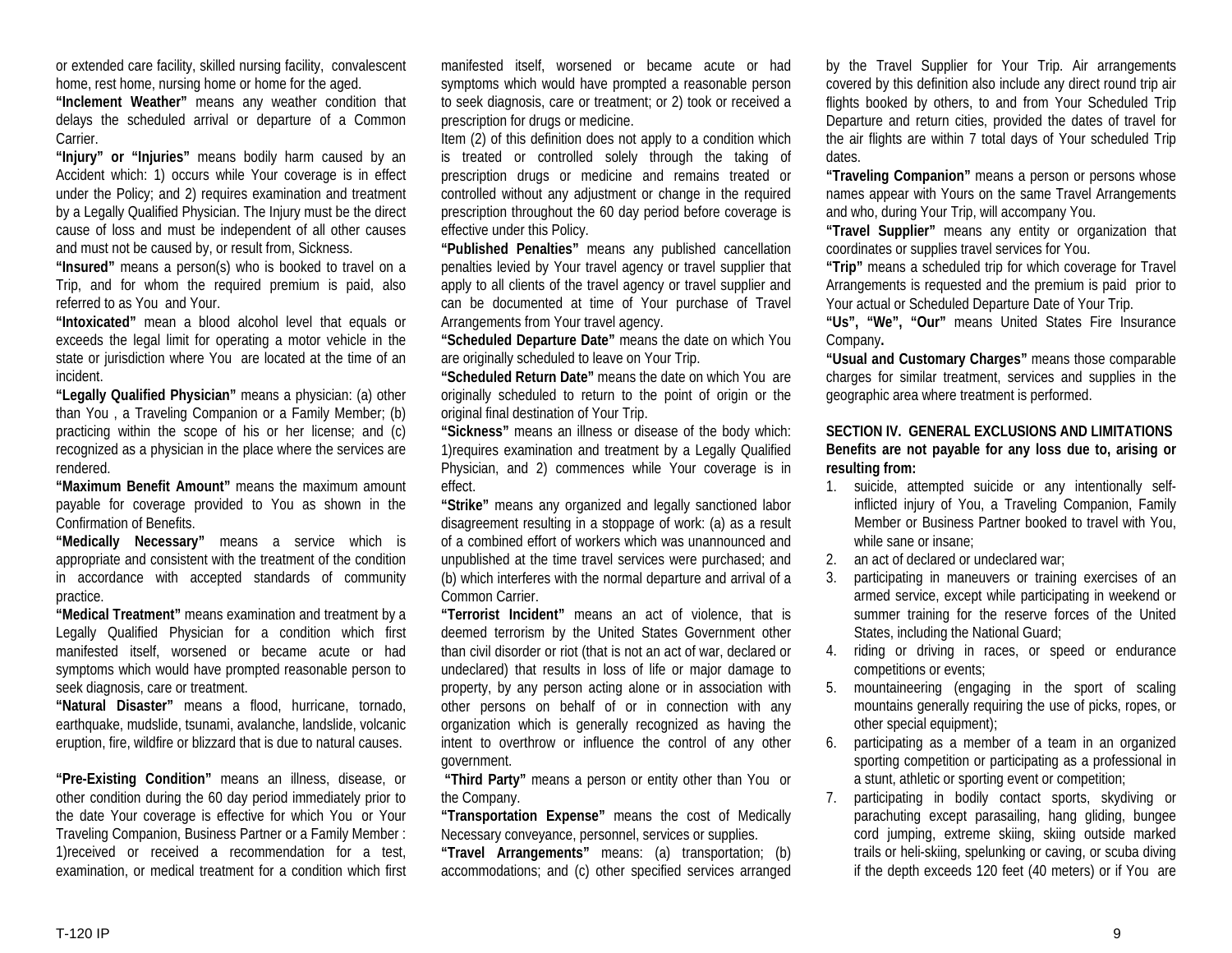not certified to dive and a dive master is not present during the dive;

- 8. piloting or learning to pilot or acting as a member of the crew of any aircraft;
- 9. being Intoxicated as defined herein, or under the influence of any controlled substance unless as administered or prescribed by a Legally Qualified Physician;
- 10. the commission of or attempt to commit a felony or being engaged in an illegal occupation;
- 11. normal childbirth or pregnancy (except Complications of Pregnancy) or voluntarily induced abortion;
- 12. dental treatment (except as coverage is otherwise specifically provided herein);
- 13. amounts which exceed the Maximum Benefit Amount for each coverage as shown in the Confirmation of Benefits;
- 14. due to a Pre-Existing Condition, as defined in the Policy. The Pre-Existing Condition Limitation does not apply to the Emergency Medical Evacuation or return of remains coverage;
- 15. any amount paid or payable under any Worker's Compensation, Disability Benefit or similar law;
- 16. a loss or damage caused by detention, confiscation or destruction by customs;
- 17. Elective Treatment and Procedures;
- 18. Complications from Elective Treatment and Procedures otherwise not payable under this Policy;
- 19. medical treatment during or arising from a Trip undertaken for the purpose or intent of securing medical treatment;
- 20. a mental or nervous condition, unless hospitalized for that condition while the Policy is in effect for You ;
- 21. due to loss or damage (including death or injury) and any associated cost or expense resulting directly from the discharge, explosion or use of any device, weapon or material employing or involving chemical, biological, radiological or similar agents, whether in time of peace or war, and regardless of who commits the act and regardless of any other sequence thereto.

### **EXCESS INSURANCE LIMITATION**

The insurance provided by this Policy, except Optional Air Flight Only Accidental Death and Dismemberment, shall be in excess of all other valid and collectible Insurance or indemnity. If at the time of the occurrence of any loss there is

other valid and collectible insurance or indemnity in place, the Company shall be liable only for the excess of the amount of loss, over the amount of such other insurance or indemnity, and applicable deductible. Recovery of losses from other parties does not result in a refund of premium paid.

#### **SECTION V. PAYMENT OF CLAIMS**

**Claim Procedures: Notice of Claim**: Notice of claim must be reported within 20 days after a loss occurs or as soon as is reasonably possible. You or someone on Your behalf may give the notice. The notice should be given to Us or Our designated representative and should include sufficient information to identify You .

**Claim Procedures: Claim Forms**: When notice of claim is received by Us or Our designated representative, forms for filing proof of loss will be furnished. If these forms are not sent within 15 days, the proof of loss requirements can be met by You sending Us a written statement of what happened. This statement must be received within the time given for filing proof of loss.

**Claim Procedures: Proof of Loss**: Proof of loss must be provided within 90 days after the date of the loss or as soon as is reasonably possible. Proof must, however, be furnished no later than 12 months from the time it is otherwise required, except in the absence of legal capacity.

**Payment of Claims: When Paid**: We, or Our designated representative, will pay the claim after receipt of acceptable proof of loss.

**Payment of Claims**: **To Whom Paid**: Benefits for loss of life will be paid to Your designated beneficiary. If a beneficiary is not otherwise designated by You , benefits for loss of life will be paid to the first of the following surviving preference beneficiaries:

- a) Your spouse;
- b) Your child or children jointly;
- c) Your parents jointly if both are living or the surviving parent if only one survives;
- d) Your brothers and sisters jointly; or
- e) Your estate.

All other Benefits will be paid directly to You, unless otherwise directed. Any accrued benefits unpaid at Your death will be paid to Your estate. If You have assigned Your benefits, We will honor the assignment if a signed copy has been filed with us. We are not responsible for the validity of any assignment.

All or a portion of all benefits provided by the Policy may, at Our option, be paid directly to the provider of the service(s) to You . All benefits not paid to the provider will be paid to You . If any benefit is payable to: (a) an Insured who is a minor or otherwise not able to give a valid release; or (b) an Insured's estate, We may pay any amount due under the Policy to Insured's beneficiary or any relative whom We find entitled to the payment. Any payment made in good faith shall fully discharge Us to any party to the extent of such payment.

**Subrogation:** If the Company has made a payment for a loss under this Policy, and the person to or for whom payment was made has a right to recover damages from the Third Party responsible for the loss, the Company will be subrogated to that right. You shall help the Company exercise the Company's rights in any reasonable way that the Company may request: nor do anything after the loss to prejudice the Company's rights: and in the event You recover damages from the Third Party responsible for the loss, You will hold the proceeds of the recover for the Company in trust and reimburse the Company to the extent of the Company's previous payment for the loss.

#### **SECTION VI. GENERAL PROVISIONS**

**Entire Contract: Changes:** This Policy, Confirmation of Benefits and any attachments are the entire contract of insurance. No agent may change it in any way. Only an officer of the Company can approve a change. Any such change must be shown in this Policy or its attachments.

**Beneficiary Designation and Change:** The Insured's beneficiary(ies) is (are) the person(s) designated by and on file with the Company/administrator.

An Insured over the age of majority and legally competent may change his or her beneficiary designation at any time, unless an irrevocable designation has been made, without the consent of the designated beneficiary(ies), by providing the Company/administrator with a written request for change. When the request is received, whether is then living or not, the change of beneficiary will relate back to and take effect as of the date of execution of the written request, but without prejudice to the Company on account of any payment made by it prior to receipt of the request.

**Misstatement of Age**: If premiums are based on age and the Insured has misstated his or her age, there will be a fair adjustment of premiums based on his or her true age. If the benefits for which is insured are based on age and the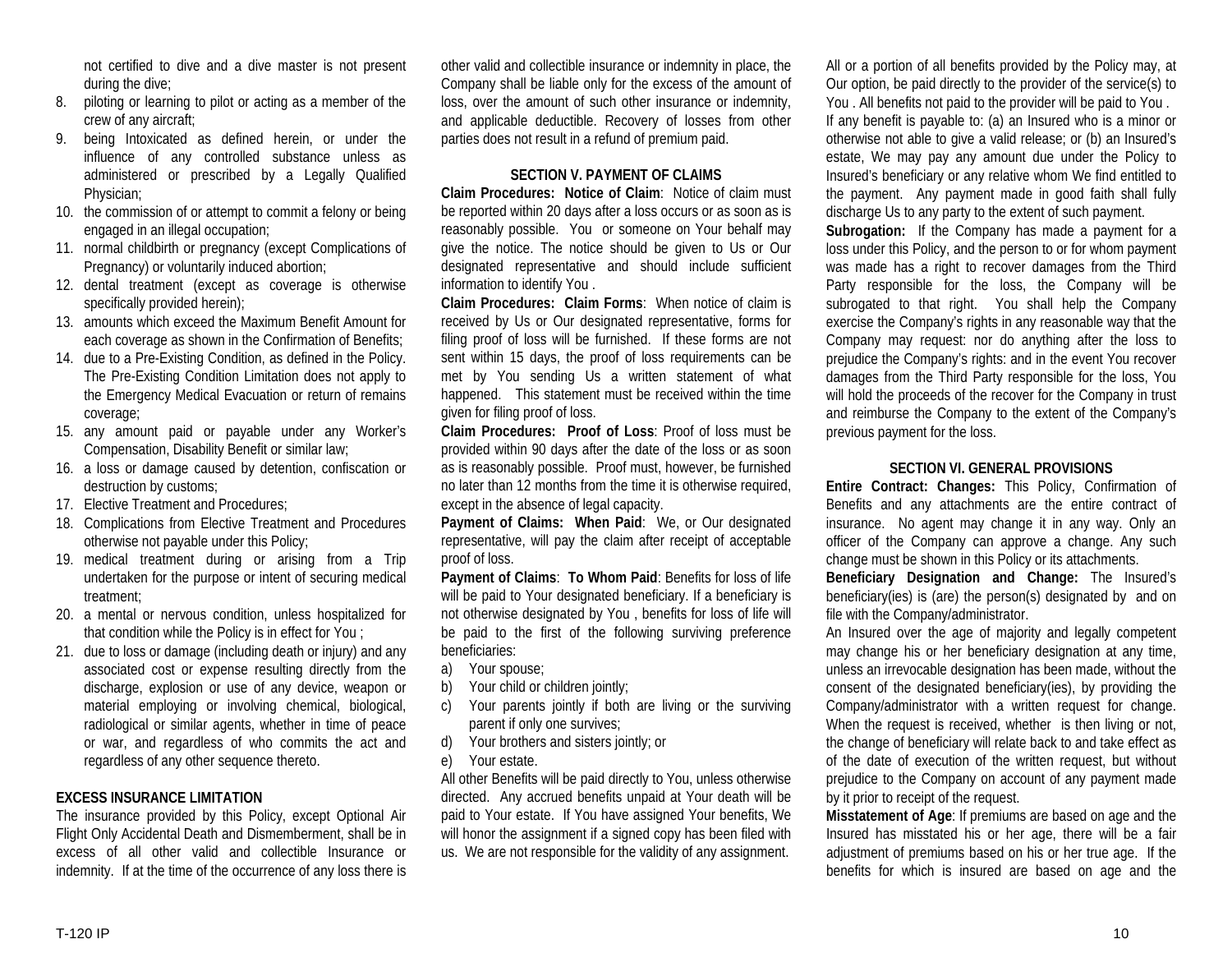Insured has misstated his or her age, there will be an adjustment of said benefit based on his or her true age. The Company may require satisfactory proof of age before paying any claim.

**Physician Examination and Autopsy:** The Company, at the expense of the Company, may have You examined when and as often as is reasonable while the claim is pending. The Company may have an autopsy done (at the expense of the Company) where it is not forbidden by law.

**Legal Actions:** All policy terms will be interpreted under the laws of the state in which the Policy was issued. No legal action may be brought to recover on the Policy within 60 days after written Proof of Loss has been furnished. No legal action for a claim may be brought against Us after 3 years from the time written Proof of Loss is required to be furnished. **Concealment and Misrepresentation:** The entire coverage will be void, if before, during or after a loss, any material fact or circumstance relating to this Policy or claim has been concealed or misrepresented.

**Other Insurance with the Company:** You may be covered under only one travel Policy with the Company for each Trip. If You are covered under more than one such Policy, You may select the coverage that is to remain in effect. In the event of death, the selection will be made by the beneficiary or estate. Premiums paid (less claims paid) will be refunded for the duplicate coverage that does not remain in effect.

**Reductions in the Amount of Insurance:** The applicable benefit amount will be reduced by the amount of benefits, if any, previously paid for any loss or damage under this Policy for Your Trip.

**Payment of Premium:** Coverage is not effective unless all premium has been paid to the Company/administrator prior to a date of loss or insured occurrence.

**Termination of This Policy**: Termination of this Policy will not affect a claim for Loss which occurs while the Policy is in force.

**Transfer of Coverage:** Coverage under this Policy cannot be transferred to anyone else.

**Controlling Law:** Any part of this Policy that conflicts with the state law where this Policy is issued is changed to meet the requirements of that state's law.

# **STATE ENDORSEMENTS**

These Amendatory Endorsements are attached to and made a part of the Policy issued to the Insured. The provisions of these Amendatory Endorsements are effective on the Effective Date and will expire concurrently with the Policy, unless otherwise terminated.

If there is a conflict between the Policy and these Endorsements, the terms of the Endorsement will govern.

### **ARKANSAS**

The Policy/Certificate are hereby amended for **Arkansas** as follows:

1. The **Legal Actions** provision appearing in **SECTION VI General Provisions** is deleted and replaced as follows:

**Legal Actions:** All policy terms will be interpreted under the laws of the state in which the policy was issued. Legal action or suit for a claim may be brought against Us within the time allowed by law.

2. The **Subrogation** provision appearing in **SECTION V Payment of Claims** is amended to include this sentence which will appear as follows at the end of the provision: The Company is entitled to recovery only after You have been fully compensated for the loss sustained.

# **CONNECTICUT**

The Policy is hereby amended for **Connecticut** as follows: 1**.** The following Exclusion in **SECTION IV GENERAL EXCLUSIONS** is deleted and replaced as follows: No indemnity will be paid for loss caused by the voluntary use of any controlled substance as defined in Title II of the Comprehensive Drug Abuse Prevention and Control Act of 1970, as now or hereafter amended, unless as prescribed by the Insured's Legally Qualified Physician;

2. Exclusion in **SECTION IV GENERAL EXCLUSIONS** referencing chemical, biological, radiological or similar agents is deleted in its entirety and will not appear.

3. The **Excess Insurance** provision in **SECTION IV GENERAL EXCLUSIONS** is deleted and will not appear.

4. The **Subrogation** provision in **SECTION V PAYMENT OF CLAIMS** is deleted and replaced as follows:

**Subrogation:** If the Company has made a payment for a loss under this coverage, and the person to or for whom payment was made has a right to recover damages from the Third Party responsible for the loss, the Company will be

subrogated to that right as permitted by law. You shall help the Company exercise the Company's rights in any reasonable way that the Company may request: nor do anything after the loss to prejudice the Company's rights: and in the event You recover damages from the Third Party responsible for the loss, You will hold the proceeds of the recover for the Company in trust and reimburse the Company to the extent of the Company's previous payment for the loss, as permitted by law.

# **IDAHO**

The Policy is hereby amended for **Idaho** as follows: The following is added at the bottom of **SECTION VI GENERAL PROVISIONS**:

**Contact Information for the Idaho Department of Insurance:**

Idaho Department of Insurance Consumer Affairs 700 W. State Street, 3rd Floor PO Box 83720 Boise, ID 83720-0043 1-800-721-3272 or 208-334-4250 or www.DOI.Idaho.gov

# **ILLINOIS**

The Policy is hereby amended for **Illinois** as follows: A. Item b.(i) under "**Other Covered Reasons**" in both **COVERAGE A TRIP CANCELLATION** and **COVERAGE B TRIP INTERRUPTION** appearing in **SECTION II. COVERAGES** is deleted and replaced as follows:

(i) the building structure itself is unstable and there is a risk of collapse;

B. The last sentence in the definition of "**Injury**" or "**Injuries**" appearing in **SECTION III. DEFINITIONS** is deleted and replaced as follows:

The Injury must be the direct cause of loss and must be independent of disease or bodily infirmity and must not be caused by, or result from, Sickness.

C. The definition of "**Complications of Pregnancy**" appearing in **SECTION III. DEFINITIONS** is deleted and replaced as follows:

**"Complications of Pregnancy"** means conditions (when the pregnancy is not terminated) whose diagnoses are distinct from pregnancy but are adversely affected by pregnancy or are caused by pregnancy. These conditions include acute nephritis, nephrosis, cardiac decompensation, hyperemesis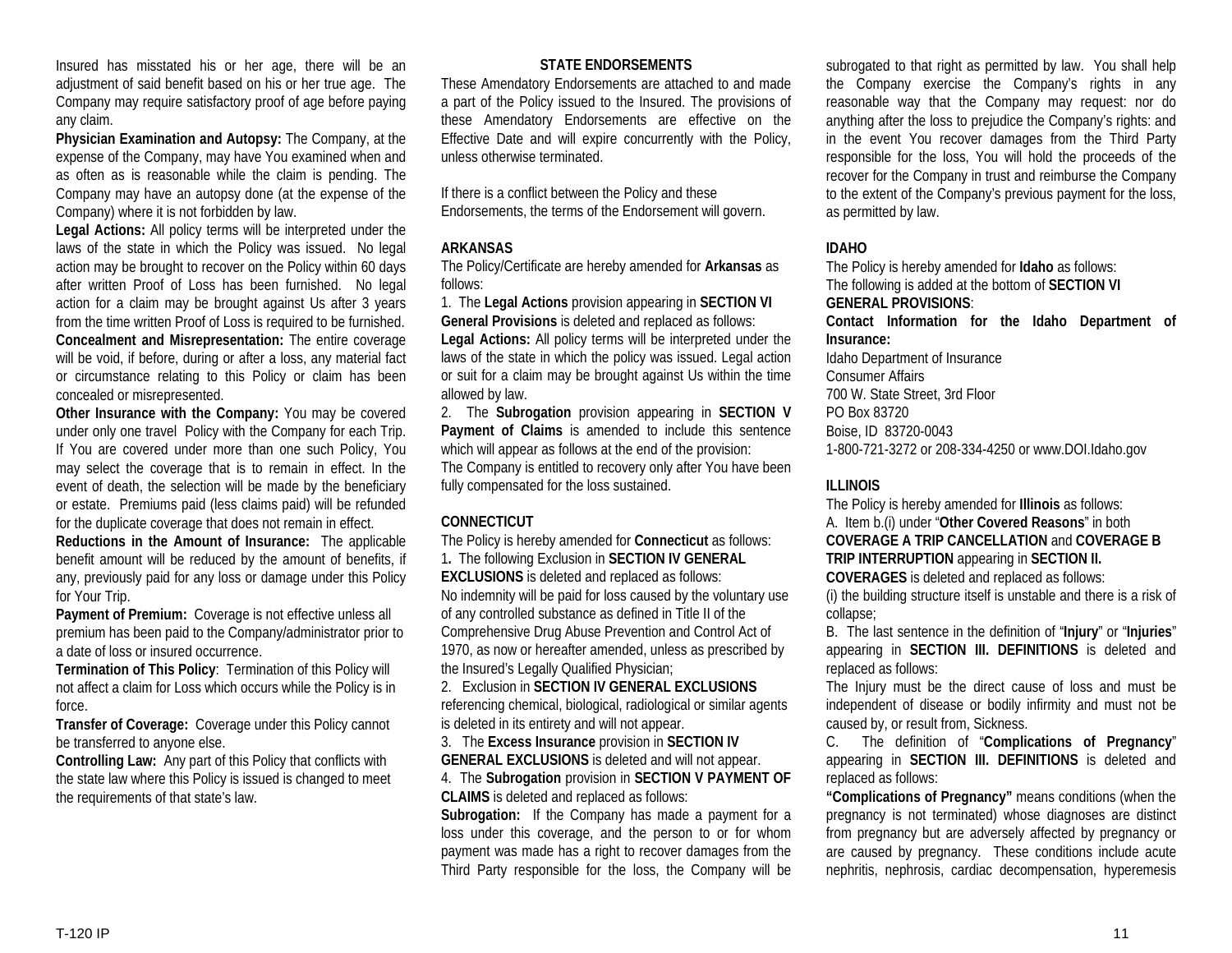gravidarum, preeclampsia, missed abortion and similar medical and surgical conditions of comparable severity. Complications of Pregnancy also include nonelective cesarean section, ectopic pregnancy which is terminated and spontaneous termination of pregnancy, which occurs during a period of gestation in which a viable birth is not possible.

Complications of Pregnancy does not include false labor, occasional spotting, Physician-prescribed rest during the period of pregnancy, morning sickness and similar conditions associated with the management of a difficult pregnancy not constituting a nosologically distinct complication of pregnancy.

D. Item 1) in the definition of "**Pre-Existing Condition**" appearing in **SECTION III. DEFINITIONS** is deleted and replaced as follows:

1)received or received a recommendation for a test, examination, or medical treatment for a condition which manifested itself, worsened or became acute or had symptoms which would have prompted a reasonable person to seek diagnosis, care or treatment;

E. The following Exclusions appearing in **SECTION IV GENERAL EXCLUSIONS AND LIMITATIONS** are deleted in their entirety and will not appear:

- 4. Races;
- 5. Mountaineering;
- 6. Organized sports;
- 7. Sporting activities;
- 8. Piloting;

F. Item 1) in the Pre-Existing Condition Exclusion appearing in **SECTION IV GENERAL EXCLUSIONS and LIMITATIONS** is deleted and replaced as follows:

1) received or received a recommendation for a test, examination, or medical treatment for a condition which manifested itself, worsened or became acute or had symptoms which would have prompted a reasonable person to seek diagnosis, care or treatment;

G. The **Payment of Claims: When Paid** provision appearing in **SECTION V PAYMENT OF CLAIMS** is deleted and replaced as follows:

**Payment of Claims: When Paid:** We, or Our designated representative, will pay the claim within 30 days after receipt of acceptable proof of loss. Failure to pay within such period shall entitle You to interest at the rate of 9% per annum from the 30th day after receipt of acceptable proof of loss to the date of late payment, provided that interest amounting to less than one dollar need not be paid.

H. The 1st sentence in the last paragraph of the **Payment of Claims: To Whom Paid** provision appearing in **SECTION V PAYMENT OF CLAIMS** is deleted and replaced as follows**:** 

If any benefit is payable to: (a) an Insured who is a minor or otherwise not able to give a valid release; or (b) Your estate, We may pay up to an amount not exceeding \$1,000 to Your beneficiary or any relative whom We find entitled to the payment.

# **MAINE**

The Policy is hereby amended for **Maine** as follows:

1. All references to "**Medically Necessary**", which appear in **COVERAGES H and I in SECTION II COVERAGES**, in the definition of **"Transportation Expense"** appearing in **SECTION III DEFINITIONS**, and the definition of **"Medically Necessary"** appearing in **SECTION III DEFINITIONS**, are hereby deleted and will not appear.

3. The bottom three Types of Losses in **OPTIONAL AIR FLIGHT ONLY ACCIDENTAL DEATH AND** 

**DISMEMBERMENT** in **SECTION II COVERAGES** are deleted and replaced as follows:

- Loss of thumb and index finger of the same hand
- 100 % of Principal Sum
- Loss of Speech
- 100% of Principal Sum
- Loss of Hearing Both Ears
- 100% of Principal Sum
- 4. The definition of **Actual Cash Value** in **SECTION III**

**DEFINITIONS** is deleted and replaced as follows:

**"Actual Cash Value"** means the replacement cost of an insured item of property at the time of loss, less the value of Physical Depreciation as to the item damaged. As used in this definition, Physical Depreciation means a value as determined according to standard business practices.

5. The **Concealment and Misrepresentation** provision in **SECTION VI GENERAL PROVISIONS** is deleted and replaced as follows:

**Concealment and Misrepresentation**: The entire coverage will be cancelled, if before, during or after a loss, any material fact or circumstance relating to this insurance has been fraudulent or materially misrepresented. Notice of prospective cancellation of the entire coverage will be delivered to the Insured at the Insured's last known address,

and cancellation shall become effective 10 days after receipt by the Insured.

# **MISSOURI**

The Policy is hereby amended for **Missouri** as follows:

1. The following is added to the end of Exclusion 1. in **SECTION IV GENERAL EXCLUSIONS and LIMITATIONS**: and if death as a result of suicide occurs within one year from the date of the issue of an Annual Policy, We shall promptly refund all unearned premium paid for the coverage;

2. The **CLAIM PROCEDURES: NOTICE OF CLAIM:** provision appearing in **SECTION V PAYMENT OF CLAIMS** is amended to include the following sentence at the end: However, no claim will be denied based upon Your failure to provide notice within such specified time, unless the failure operates to prejudice the rights of the Company, as per Missouri regulation 20CSR100-1.020.

3. The last sentence in the **Legal Actions** provision appearing in **SECTION VI General Provisions** is deleted and replaced as follows:

No legal action for a claim may be brought against Us after ten (10) years from the time written Proof of Loss is required to be furnished.

4. The **Concealment and Misrepresentation** provision in **SECTION VI GENERAL PROVISIONS** is deleted and replaced as follows:

**Concealment and Misrepresentation**: The entire coverage will be cancelled, if before, during or after a loss, any material fact or circumstance relating to this insurance has been fraudulent or materially misrepresented. Notice of cancellation of the entire coverage for fraud or material misrepresentation will be delivered to You 30 days prior to the effective date of cancellation.

### **NEBRASKA**

The Policy is hereby amended for **Nebraska** as follows: A. Item 1. in the definition of **Pre-Existing Condition** appearing in **SECTION III DEFINITIONS** is deleted and replaced as follows:

1) received or received a recommendation for a test, examination, or medical treatment for a condition which first manifested itself, worsened or became acute or exhibited a subjective indication of a disease or a change in condition as perceived by You which would have prompted a reasonable person to seek diagnosis, care or treatment;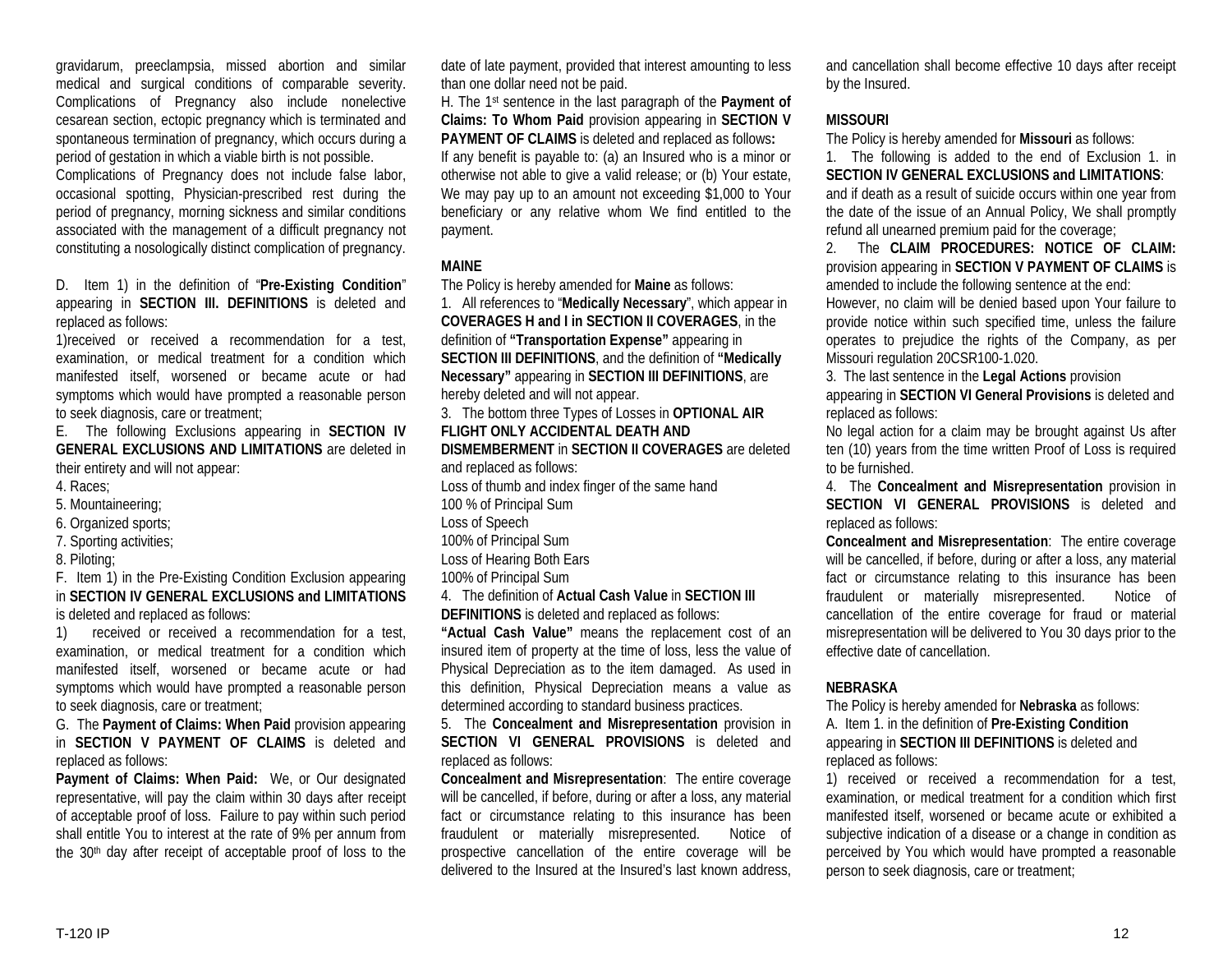B. In Exclusion 4 and Exclusion 7, appearing in **SECTION IV GENERAL EXCLUSIONS**, the reference to "races" is changed to "organized races".

C. Item 1. in the **PRE-EXISTING CONDITION EXCLUSION** provision appearing in **SECTION IV GENERAL** 

**EXCLUSIONS** is deleted and replaced as follows: 1) received or received a recommendation for a test,

examination, or medical treatment for a condition which first manifested itself, worsened or became acute or exhibited a subjective indication of a disease or a change in condition as perceived by You which would have prompted a reasonable person to seek diagnosis, care or treatment;

D. The **Payment of Claims: When Paid:** provision appearing in **SECTION V PAYMENT OF CLAIMS** is deleted and replaced as follows:

**Payment of Claims**: **When Paid:** We, or Our designated representative, will pay the claim immediately (or within 30 days) after receipt of acceptable proof of loss.

If there is a conflict between the Policy and this Endorsement, the terms of this Endorsement will govern.

### **OHIO**

The Policy is hereby amended for **Ohio** as follows:

A. The following statement is added to the Face Page of the Policy:

WARNING: Any person who knowingly, with intent to defraud or knowing that he is facilitating a fraud against an insurer, submits an application or files a claim containing a false or deceptive statement is guilty of insurance fraud.

B. The Excess Insurance provision appearing in **SECTION IV GENERAL EXCLUSIONS AND LIMITATIONS** is deleted and will not appear.

### **SOUTH CAROLINA**

The Policy is hereby amended for **South Carolina** as follows: 1. The **Payment of Claims: To Whom Paid:** provision in **SECTION V PAYMENT OF CLAIMS is** deleted and replaced as follows:

**Payment of Claims: To Whom Paid:** Benefits will be paid to the Insured. Loss of Life benefits are payable in accordance with the beneficiary designation in effect at the time of payment. If none is then in effect, the benefits will be paid to the Insured's estate. Any other benefits unpaid at death may be paid, at the Company's option, either to the Insured's beneficiary or estate.

2. The **Physical Examination and Autopsy and Legal Actions** provisions in **SECTION VI GENERAL PROVISIONS** are deleted and replaced as follows:

**Physical Examination and Autopsy:** The Company at its own expense may have the Insured examined as often as reasonably necessary while a claim is pending and in cases of death of the Insured the Company at its own expense also may have an autopsy performed during the period of contestability unless prohibited by law. The autopsy must be performed in South Carolina.

**Legal Actions:** No legal action may be brought to recover on this Policy within sixty days after written proof of loss has been given as required by this Policy. No such action may be brought after six years from the time written proof of loss is required to be given.

# **SOUTH DAKOTA**

The Policy is hereby amended for **South Dakota** as follows: 1. The following Exclusion 9. appearing in **SECTION IV**

**GENERAL EXCLUSIONS AND LIMITATIONS** is deleted in its entirety:

9. being intoxicated as defined herein, or under the influence of any controlled substance unless administered or prescribed by a Legally Qualified Physician;

2. Exclusion 15. appearing in **SECTION IV GENERAL**

**EXCLUSIONS AND LIMITATIONS** is deleted and replaced as follows:

15. any amount paid under any Worker's Compensation, Disability Benefit or similar law;

3. The last sentence of the **Legal Actions** provision appearing in **SECTION VI GENERAL PROVISIONS** is deleted and replaced as follows:

No legal action for a claim may be brought against Us after 6 years from the time written Proof of Loss is required to be furnished.

# **TENNESSEE**

The Policy is hereby amended for **Tennessee** as follows:

1. The last sentence in the first paragraph of the definition of "**Complications of Pregnancy"** appearing in **SECTION III DEFINITIONS** is deleted and replaced as follows: Complications of Pregnancy also includes pre-eclampsia, nonelective cesarean section, ectopic pregnancy which is terminated and spontaneous termination of pregnancy, which occurs during a period of gestation in which a viable birth is not possible.

2. The **Subrogation** provision appearing in **SECTION V PAYMENT OF CLAIMS** is amended to include this sentence which will appear as follows at the end of the provision: You are entitled to reimbursement of reasonable attorney fees You have incurred when the Company applies rights of recovery under this Subrogation provision.

3. The **Misstatement of Age** provision appearing in **SECTION VI GENERAL PROVISIONS** is deleted and replaced as follows:

**Misstatement of Age:** If Your age has been misstated, all amounts payable under this Policy shall be such as the premium paid would have purchased at the correct age.

# **VERMONT**

The Policy is hereby amended for **Vermont** as follows: A. The references to "Usual and Customary" appearing in **COVERAGES H** and **I** in **SECTION II COVERAGES** are replaced by "Reasonable and Necessary".

B. The following definitions appearing in **SECTION III DEFINITIONS** are revised as follows:

"**Usual and Customary**" will now appear as "**Reasonable and Necessary**";

C. The following exclusions appearing in **SECTION IV GENERAL EXCLUSIONS AND LIMITATIONS** are deleted and/or deleted and replaced or amended as follows:

4. riding or driving in races, or speed or endurance competitions or events, when racing in a professional capacity;

5. deleted in its entirety (relating to mountaineering);

7. participating in bodily contact sports, parachuting except parasailing, extreme skiing, skiing outside marked trails or heli-skiing, spelunking or caving;

20. deleted in its entirety (relating to mental or nervous condition);

21. deleted in its entirety (relating to device, weapon, material employing chemical, biological, radiological);

D. The **Payment of Claims: When Paid** provision appearing in **SECTION V PAYMENT OF CLAIMS** is deleted and replaced as follows:

**Payment of Claims: When Paid:** We, or Our designated representative, after settlement has been agreed upon, will pay the claim in the agreed amount within 10 working days.